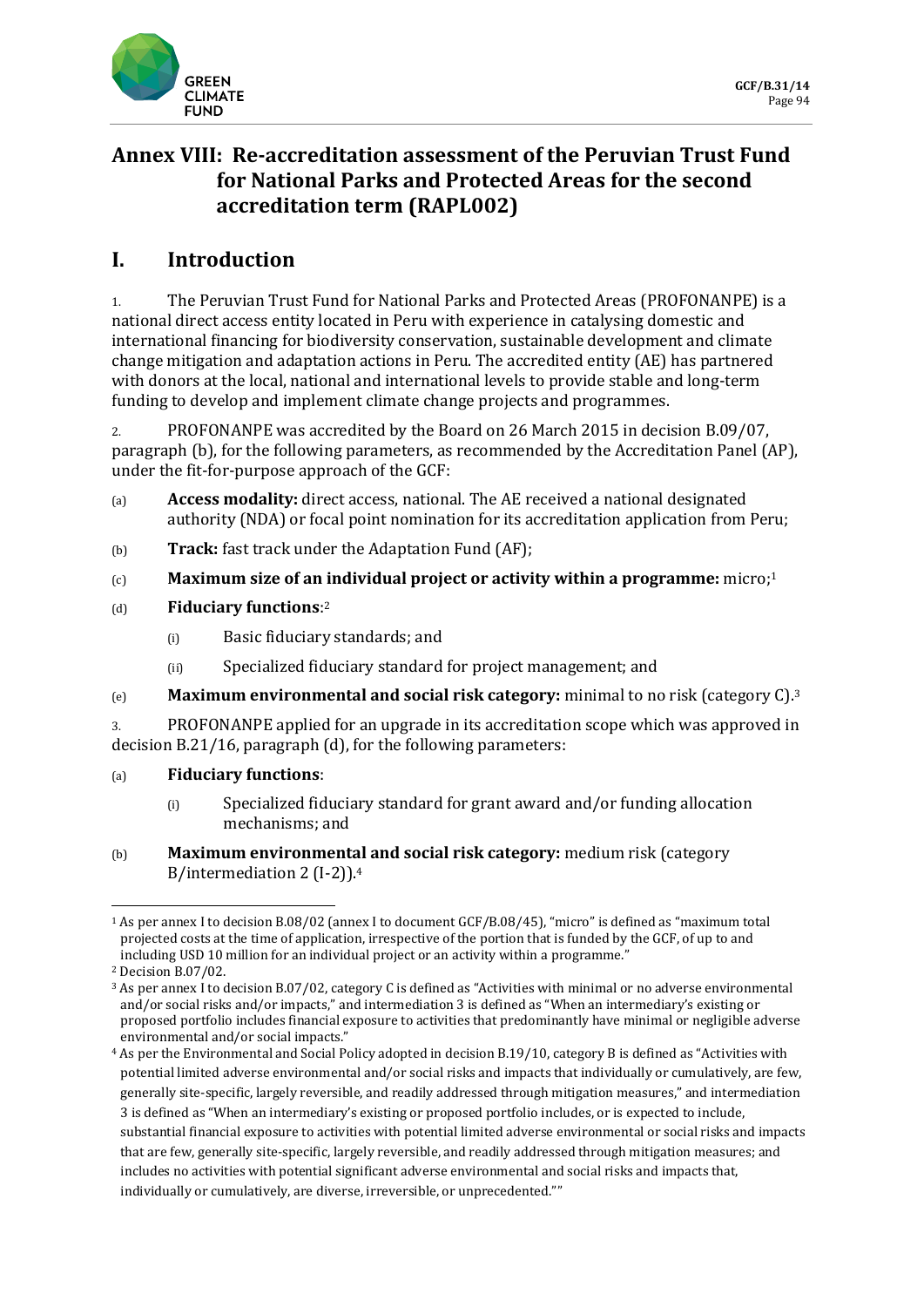

4. PROFONANPE signed its accreditation master agreement (AMA) with GCF on 19 July 2016, which became effective on 10 October 2016. With the AMA having become effective, the AE's first accreditation term was from 10 October 2016 to 9 October 2021. Due to the COVID-19 virus pandemic and in line with decision B.26/01, para. (h), the AE requested for, and was issued, an extension in the deadline to submit its re-accreditation application to GCF from 9 July 2020 to 9 October 2021. The AE submitted its application for re-accreditation to GCF via the digital accreditation platform on 10 August 2021. Accreditation fees were not applicable since the AE is seeking re-accreditation for the same accreditation scope that it was previously accredited for. Stage I was completed on 25 November 2021 and the applicant was progressed to the stage II (step 1) accreditation review by the AP, which has been concluded with the publication of this assessment.

5. The AE has applied for re-accreditation for the same accreditation scope that it was previously accredited for:

- (a) **Access modality:** direct access, national. The NDA or focal point nomination from Peru for the AE's first accreditation term remains in effect for the re-accreditation application;
- (b) **Track:** fast track under the AF;
- (c) **Maximum size of an individual project or activity within a programme:** micro;
- (d) **Fiduciary functions**:
	- (i) Basic fiduciary standards;
	- (ii) Specialized fiduciary standard for project management; and
	- (iii) Specialized fiduciary standard for grant award and/or funding allocation mechanisms; and
- (e) **Maximum environmental and social risk category**: medium risk (category B/ I-2).

## **II. Stage I institutional assessment and completeness check**

6. The AE was eligible for, and applied under, the fast-track re-accreditation process as an AF entity. Its application has been assessed by the Secretariat during stage I in accordance with the requirements and gaps identified in decisions B.08/03, B.10/06, B.12/30, B.14/09, B.15/09, B.17/13, B.18/05, B.19/14, B.22/09, B.23/13, B.24/11, B.26/01, B.29/05 and B.30/05, and in accordance with the GCF policies and standards to the extent applicable to accreditation below:

- (a) "Updated Strategic Plan for the Green Climate Fund: 2020–2023" (decision B.27/06);
- (b) "Matters related to the accreditation framework" regarding the re-accreditation process (decisions B.24/13, para. (a), and B.26/01, para. (h), respectively);
- (c) "Guiding Framework and Procedures for Accrediting National, Regional and International Implementing Entities and Intermediaries, Including the Fund's Fiduciary Principles and Standards and Environmental and Social Safeguards" (decision B.07/02);
- (d) "Guidelines for the Operationalization of the Fit-for-purpose Accreditation Approach" (decision B.08/02);
- (e) "Policy on Prohibited Practices" (decision B.22/19);
- (f) "Anti-Money Laundering and Countering the Financing of Terrorism Policy" (AML/CFT Policy) (decision B.18/10);
- (g) "Policy on the Protection of Whistleblowers and Witnesses" (decision B.BM-2018/21);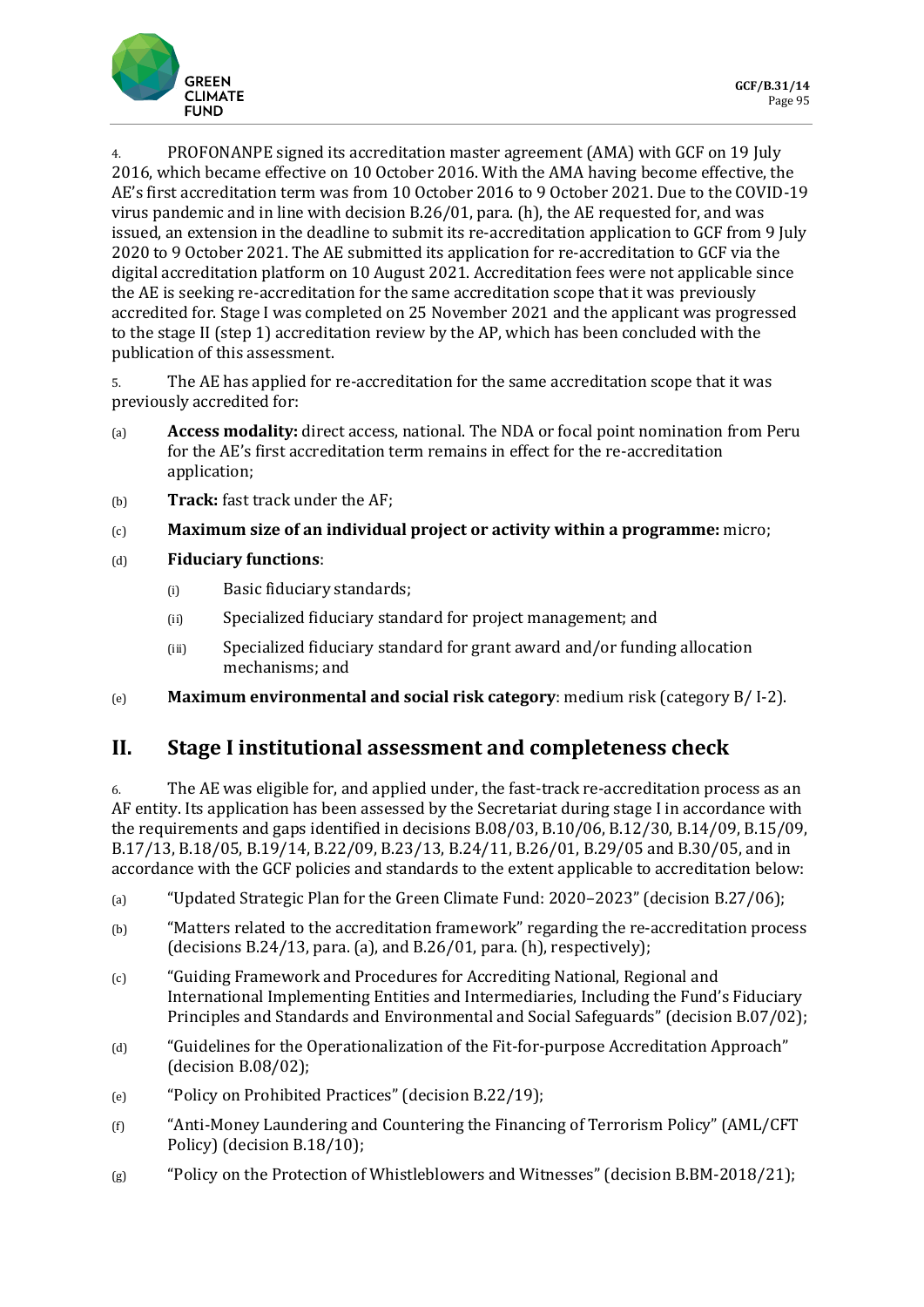

- (h) "Environmental and Social Management System: Environmental and Social Policy" (decision B.19/10);
- (i) "Revised Environmental and Social Policy" (decision B.BM-2021/18);
- (j) "Comprehensive Information Disclosure Policy of the Fund" (decision B.12/35) regarding the disclosure of environmental and social (E&S) risk information; and
- (k) "Updated Gender Policy and Gender Action Plan 2020–2023" (decision B.24/12).

## 2.1 Legal status, registration, permits and licences

7. The AE provided documents on its establishment and licences to operate, where relevant, as a part of the application. [The AE confirmed that there had been no change in its legal status or licences to operate since the original accreditation application.]

8. As indicated in paragraph 4 above, the AE and GCF entered into the AMA for the AE's first accreditation term from 10 October 2016 (date of AMA effectiveness) to 9 October 2021. With the deadline for the re-accreditation application submission having been extended until the end of the accreditation term at the request of the AE, the AE's accreditation term has lapsed as of 9 October 2021 since its re-accreditation application was submitted at the end of the first accreditation term. As the AE has sought re-accreditation prior to the end of its first accreditation term, it shall remain designated as an AE during the period between its first and, if re-accredited and having a signed and effective amended and restated AMA, second accreditation terms.

9. Once re-accredited, the AE's AMA would need to be amended and restated to account for the re-accreditation decision and any conditions of re-accreditation based on the AP's assessment of the AE against the GCF standards and policies listed in paragraph 6 above, as well as to reflect the GCF policies and standards adopted by the Board that have become effective since the agreement between the GCF and the AE of the AMA for its first accreditation term.

10. The AE confirmed at the time of publication of this recommendation that it is willing to engage with GCF on amending and restating the AMA to account for new GCF policies that have become effective after the agreement between the GCF and AE of the AMA for the first accreditation term and that it will put in the necessary resources to review the draft amended and restated AMA.

### 2.2 Accredited entity performance in contributing to GCF programming results

#### **2.2.1. Approved GCF projects under implementation and national designated authority participatory monitoring**

11. The GCF-funded project "Building the Resilience of Wetlands in the Province of Datem del Marañón, Peru" (FP001) is presently the only ongoing funded activity with PROFONANPE as the AE. This pioneering mixed, micro-size project, which is the first project approved by GCF, was signed under the funded activity agreement in March 2017 and the first disbursement started in June 2017. The original USD 9.1 million in funding included USD 6.24 million in grants from GCF and USD 2.97 in co-financing (USD 1.8 million from the Korean International Cooperation Agency (KOICA) and USD 1.17 million from PROFONANPE). As of 31 December 2020, the project had spent USD 3.22 million: USD 2.04 million from GCF, USD 0.49 million from KOICA and USD 0.78 million from PROFONANPE.

12. The project has been under implementation since 2017 and is in the fourth year of a five-year implementation period. It has four components and is expected to contribute to the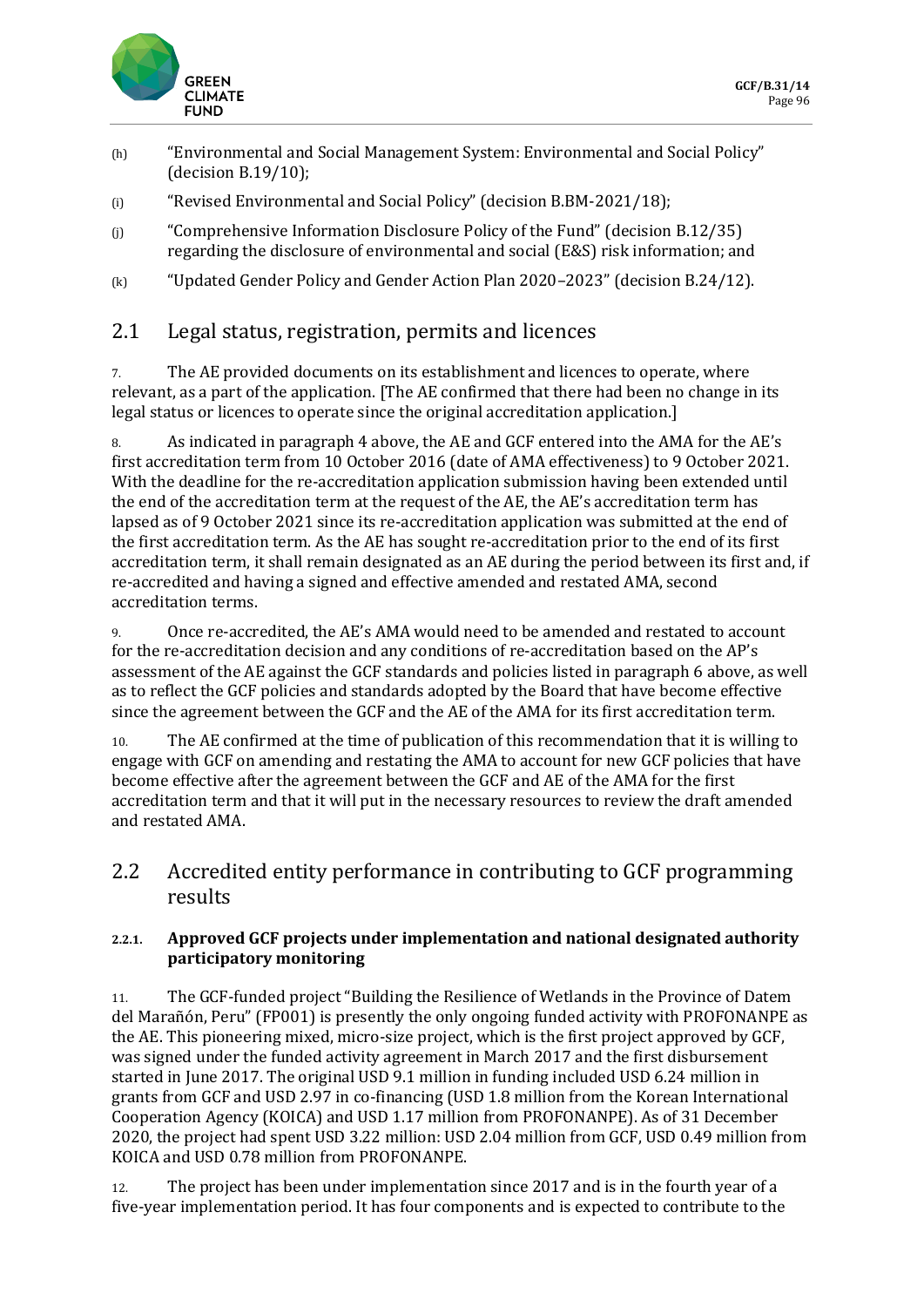

GCF institutional core indicators by reducing greenhouse gases (GHG) resulting from deforestation and forest degradation by 1.3 megatonnes of carbon dioxide equivalent ( $MtCO<sub>2</sub>$ eq) for five years, and by improving the resilience to climate change and livelihoods of 20,400 beneficiaries from 120 mostly indigenous communities. It is also expected to contribute to improved resilience of 338,000 hectares (ha) of ecosystems and ecosystem services by recovering indigenous knowledge, strengthening natural resource management, vigilance and control, and improving land-use planning, governance and monitoring. With respect to the mitigation indicator, the project started the process for calculating carbon stock when e 9,120 beneficiaries from 76 communities and neighbouring lands had been included in project activities and when the number of hectares of improved resilience of ecosystems and ecosystem services reached over 200,000 ha.

13. As a result of the formidable geography, institutional capacities and changes, evolution of GCF technical and administrative requirements, and differences in vision and culture among project stakeholders and participants, the project has experienced a number of setbacks during the first 2.5 years, which resulted in technical and financial sub-execution and low efficiency. Several mid-term goals had not been met at the point when the project had less than five months to closure. The annual performance report (APR) for 2018 indicated shortcomings or non-compliance with important planning processes and documents relating to stakeholder engagement, gender, social safeguards and the grievance mechanism.

14. The 2019 APR indicated concern about progress in relation to GCF environmental and social policies and safeguards; the status of carbon accounting; the need to be aware of the quality of the consultation process; the risk of benefits being captured by elite groups and the exclusion of some groups within the communities; the need for greater work with women leaders to improve inclusion; and the need to focus the grievance redress process on traditional, simple and accessible processes that are well-known and accepted by the communities.

15. However, since October 2019, owing to the changes in PROFONANPE leadership and field personnel and the large number of urgent tasks that were undertaken to reorient and reorganize the project, there has been increased institutional technical support, improved supervision and monitoring, adaptive management in the field, and improved coordination and relationships with local stakeholders have permitted the project to make up much lost ground, despite being hampered by the COVID-19 virus pandemic. There has been some progress in project implementation and delivery.

16. As noted in the interim evaluation report, the project has faced a lot of challenges, missing most of its mid-term targets. Key challenges include the following:

- (a) Weak project design assumptions at the funding approval stage;
- (b) Challenging geographical, socioeconomic, political and social context based on the remoteness and isolation of the project area and under-estimation of the local terrain and logistical needs leading to delays in implementation;
- (c) PROFONANPE institutional capacities and changes;
- (d) Changes in government and policies;
- (e) Evolution of GCF technical and administrative requirements and weak institutional capacities to adapt to the legal requirements;
- (f) Differences in vision and appreciation of the contextual challenges between KOICA and PROFONANPE co-financing constraints and limited capacity of the executing entities; and
- (g) The COVID-19 virus pandemic, which has also restricted travel and on-the-ground activities.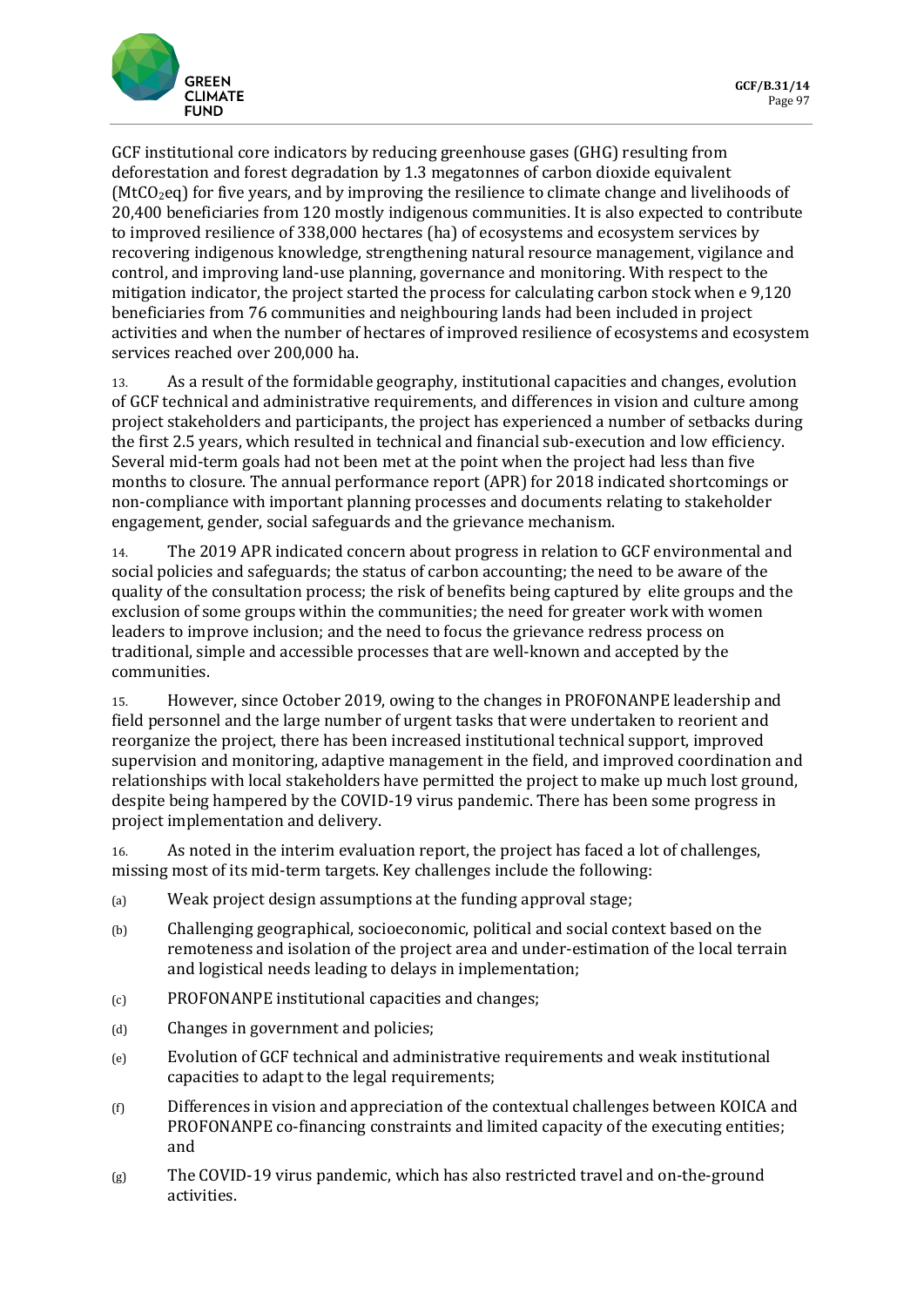

17. Proactive adaptive management has played a key role in project implementation and includes improved PROFONANPE administrative and supervisory procedures, increased institutional technical support, improved supervision and monitoring, reorganization of the biobusiness component, and the hiring of more technical personnel and a more effective field team. Despite recent improvements, however, attaining the overall project goals is unlikely in the original time frame due to the large delays during the first 2.5 years. PROFONANPE has already submitted an extension request for an additional 21 months and 21 days based on the interim evaluation recommendation and approved by the Secretariat in December 2021.

18. **PROFONANPE as a delivery partner for the GCF Readiness and Preparatory Support Programme** In addition to its role as an AE, PROFONANPE is a delivery partner for the GCF Readiness and Preparatory Support Programme (Readiness Programme).

- (a) There are three grants under the Readiness portfolio, with one completed (PER-RS-002) and two under implementation being managed under the United Nations Office for Project Services (PER-RS-003 and PER-RS-00). The three approved grants are valued at USD 1.46 million, of which USD 960,000 has been disbursed. The readiness support delivered by PROFONANPE to date has been strategically geared towards strengthening the capacities of the entity to better manage future GCF investments during all project stages, either as an implementing or executing entity. Initial readiness support focused on positioning PROFONANPE to undertake more specialized fiduciary functions, such as grant awarding, and to achieve an accreditation upgrade of its environmental and social risk to category B. Through the completed grant (PER-RS-002), PROFONANPE's technical team benefited from a series of training sessions focused on (i) climate change, (ii) project management, (iii) monitoring and evaluation, (iv) environmental and social safeguards (ESS) and gender policy, among others. Under this initial grant, the direct access entity also received support to update its Manual of Operations and Procedures to ensure alignment with the GCF fiduciary standards and GCF interim ESS standards. Updating the Manual of Operations and Procedures also included the formation of an independent Ethics Committee to ensure that all of PROFONANPE's staff, consultants and project teams abide by its code of ethics;
- (b) Building on changes implemented using its initial support, PROFONANPE secured a subsequent readiness grant which focused on addressing the following key institutional gaps: (i) carrying out an audit of the environmental and social management system (ESMS) focused on institutional management effectiveness; (ii) increasing staff capacity for project design, institutional and project quality management, impact evaluation, applied statistics for monitoring, procurement specialization, and gender safeguards implementation; (iii) acquiring GIS software, ICT equipment and training to prepare project-related materials. In its most recent Readiness grant (PER-RS-005), PROFONANPE benefited from further strengthening its capacity to prepare for its upgrade in its accreditation scope. Key activities included a gap analysis and development of corresponding operational guidelines as well as updating PROFONANPE's institutional documents to be more aligned with GCF policies. This grant also included provisions for the development of an indigenous peoples engagement and mainstreaming plan for PROFONANPE; and
- (c) Implementation of the Readiness portfolio is generally satisfactory, although the portfolio is characterized by time extensions. Two grants currently under implementation have received two no-cost extensions each, including a COVID-19 blanket extension granted by GCF as an adaptive management strategy due to the pandemic. Overall, both projects have been extended for an average of 12 months – almost double their original duration.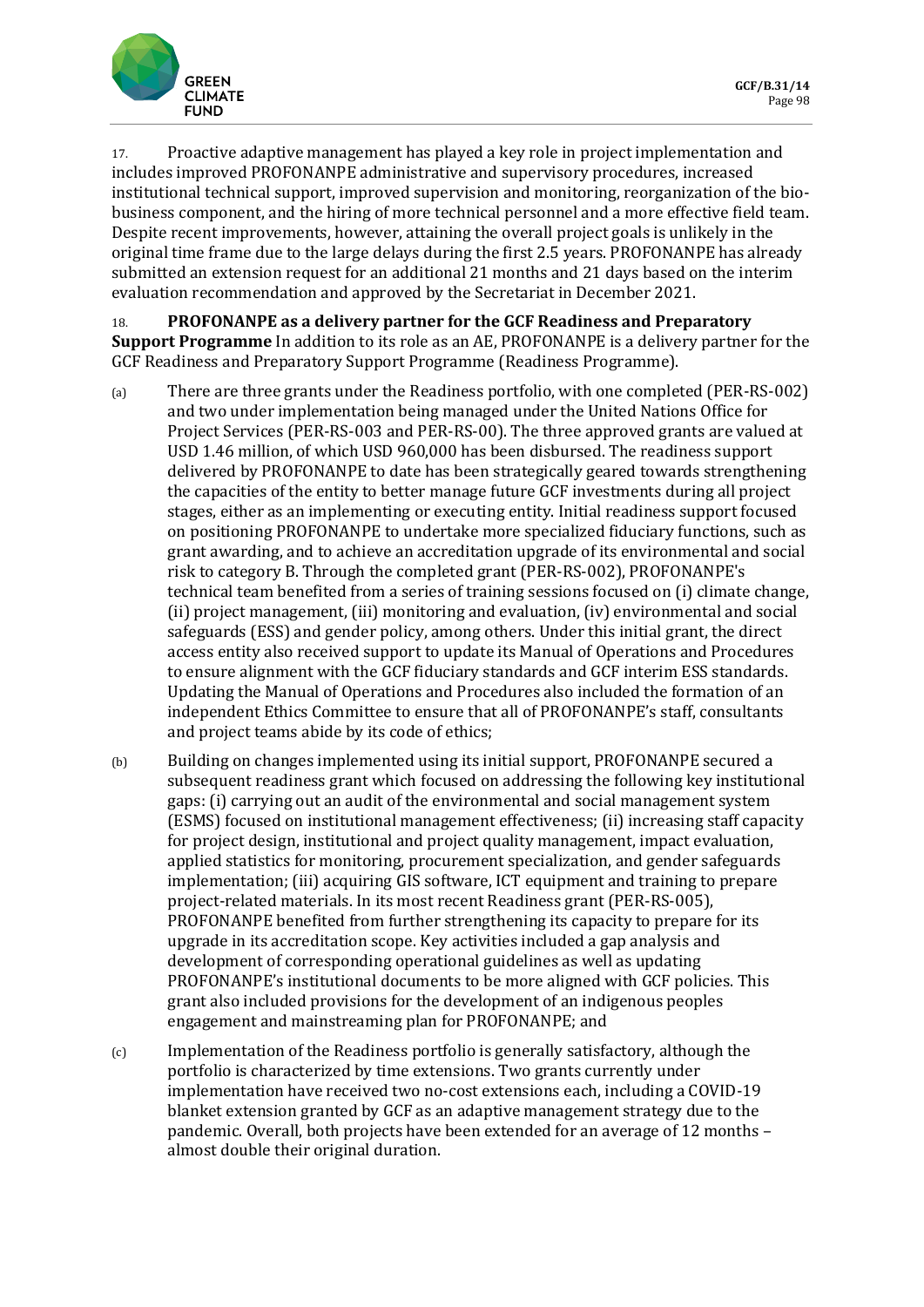

19. **Reporting:** Insofar as quality and timeliness of APRs, overall Profonanpe has been providing its APRs per terms and conditions as included under the AMA and the applicable FAAs.

- (a) Overall, across both the funded activity and Readiness portfolios, PROFONANPE has largely not met reporting timelines stipulated in the funding agreements. Overall reporting by the AE has often been delayed, with 90 per cent of reports submitted late; and
- (b) For the Readiness portfolio, in terms of reporting timeliness, PROFONANPE has submitted three interim progress reports; the reports were submitted with some delay (<2 months on average) mostly due to the rescheduling of the original submission in order for the delivery partner to be able to submit a disbursement request. However, the quality of reporting under the Readiness portfolio is very satisfactory. Supporting documentation is always provided in a clear and efficient manner, while the turnaround time for additional clarifications as requested by United Nations Office for Project Services is short.

20. **Overall Performance:** Overall, the key performance parameters of PROFONANPE's performance on the first approved project are low in terms of the results delivery, disbursement rates, and also below average in terms of timely reporting for all reporting obligations when compared with other AEs. This is due to limited technical advances (about 60 per cent) and financial execution (about 56 per cent). This result is largely a product of underperformance during the first 2.5 years, especially of Components 1 and 2, followed by an uptick in project technical and financial performance during 2020, when project technical and financial performance, especially that of Component 3, improved notably.

21. Despite initial delays, the project is only gradually getting back on track with regards to project implementation (based on the 2020 APR and the interim evaluation report). It is noteworthy that, as the first approved project by GCF, it represents a learning experience for both GCF and the AE. Although implementation progress was limited during the first 2.5 years of the project (due to flaws in design, and inadequate supervision and governance), administrative changes and the hiring of a new field team have resulted in significant progress since the end of 2019. There is hope that an extension of the project would allow for the completion of project activities and meeting planned outcomes. The AE is encouraged to continue with the proactive adaptive management measures that can help to speed up project implementation.

22. For the Readiness portfolio, the projects are already completed but reports have not yet been submitted.

#### **2.2.2. Inclusion of the work programme in the country programme, concept notes, funding proposals and Project Preparation Facility requests**

23. **Country programme/entity work programme**: As per the current country programming guidelines, only accredited regional direct access and international access entities are to develop an entity work programme. As a national direct access entity, PROFONANPE's engagement plan with GCF is incorporated in the Peru country programme. Peru's portfolio with the GCF includes one approved project with PROFONANPE. The country programme for the first replenishment period of GCF considers one project with PROFONANPE, identified as "Peruvian Amazon Eco Bio Business Facility (Amazon EBBF)". The funding proposal was received by the Secretariat in April 2021 and is under review.

24. **Concept notes/funding proposals**: PROFONANPE has two concept notes in the public sector pipeline for a total project value of USD 21 million seeking GCF funding of USD 18.86 million.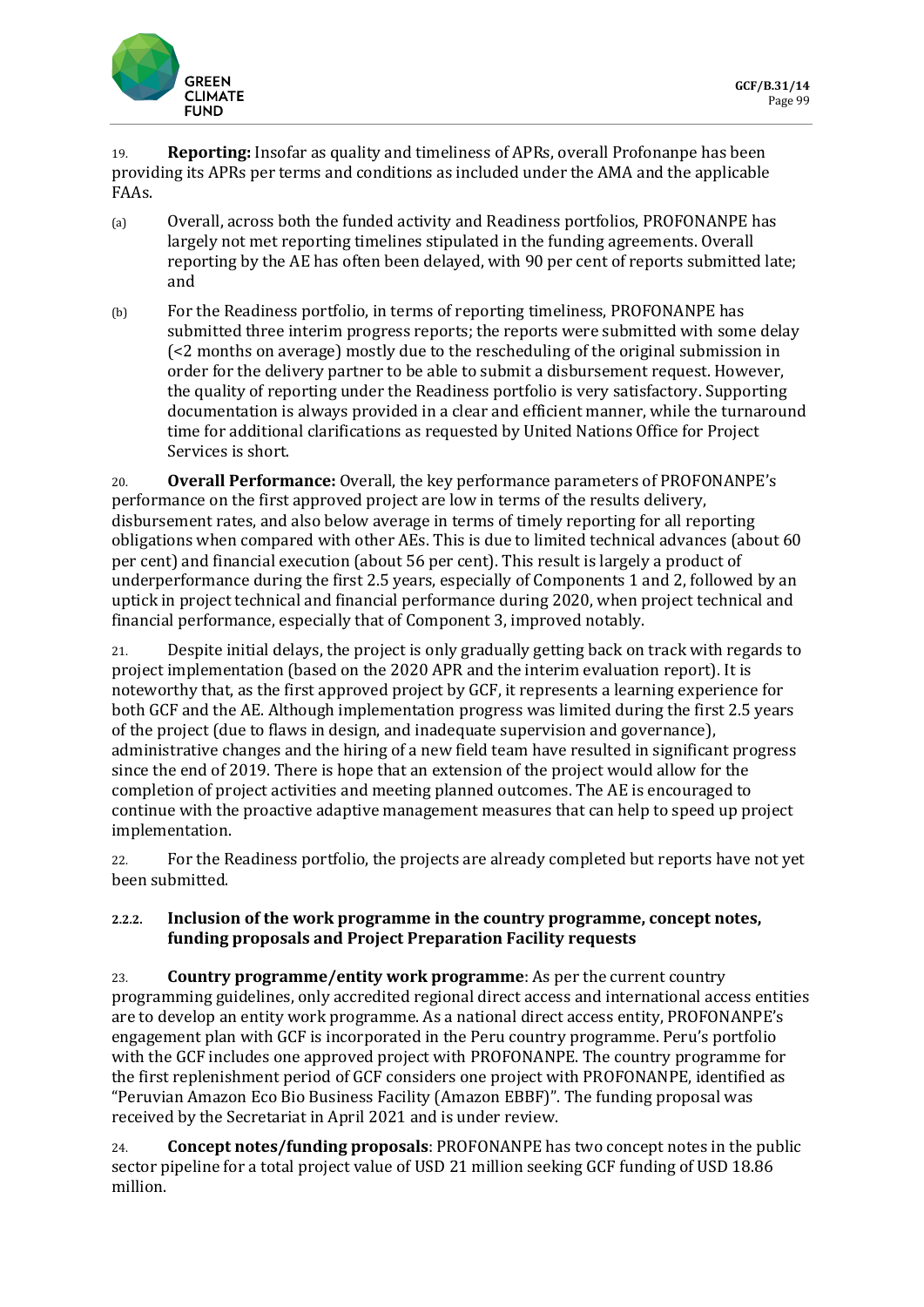

#### **2.2.3. Risk flags incurred by the projects, accredited entity or country during the first accreditation term**

25. **Financial risk**: At the time of the interim evaluation, approximately 3.5 years into the project cycle, budget execution was at 41 per cent, and the project has only made three out of five disbursement requests and will not be able to draw down on disbursements as its closing date has passed. Low financial efficiency (expenditures/annual operating budget programmed) is associated with underperformance during the first 2.5 years related to inadequate project supervision and turnover of personnel.

26. **Operational risk**: Due to frequent institutional changes, the project has had three project teams (field teams) since 2017 and although the second project team had experience in of implementing conservation projects in rural areas, it did not have experience with indigenous communities in the Amazon. Also, the move of the project office from San Lorenzo to Yurimaguas distanced the project team from the local communities. In 2019, coupled with political changes in the country, PROFONANPE underwent institutional restructuring, where a new Executive Director was appointed with a total renewal of the project team, in order to fulfil PROFONANPE's commitments to the project objectives. This had important repercussions on the implementation of activities, reinforced by management difficulties along the way.

27. Also, the COVID-19 pandemic has had a profound impact on the Peruvian economy, travel within the country, the implementation and effectiveness of local and regional institutions, and the presence of the project team in the project area. Due to governmentimposed travel restrictions, since October 2019, the current field team has spent 11 months in the project area and visits by PROFONANPE's technical support team from Lima have been limited to one field visit since February 2020. Periodic quarantines have prohibited travel and limited the types of meeting permitted.

28. **ESS risk**: The project has been on GCF watchlist for almost two years due to the noncompletion of the action items relating to issues raised by the independent redress mechanism (IRM). In April 2019, the IRM notified the Secretariat that it had initiated a suo moto case regarding FP001. There were five action items that the IRM had requested updates on: (a) free, prior and informed consent (FPIC); (b) ESS risk categorization guidance; (c) project-specific information where the project required a qualified expert in land titling of indigenous communities to examine the impact of the Áreas de Conservación Ambiental (ACA) on collective land rights of indigenous people who are part of the project and their ongoing or future efforts to register title to those land rights; (d) FPIC documentation submitted by PROFONANPE for the establishment of the ACA is complete and compliant with the guidance; and (e) GCF's Secretariat monitoring of the above actions and updates presented to IRM. Four action items have been submitted. The action item on ACA monitoring still has a pending action; namely that, while one of the two existing ACAs has been strengthened, the other ACA is inactive, and the establishment of a new ACA is questionable due to land rights issues and the lack of resources. The AE has not been able to finalize the assessment due to the COVID-19 lockdown. The problems with the ACAs as a result of uncertainties in funding by the local municipalities and land use rights were also unanticipated as additional operational risks.

29. **Reputational risk:** Due to difference in vision and contextual differences between PROFONANPE and KOICA, it is important that adequate screening and communications with donors is undertaken to ensure that both parties are conceptually aligned, share a similar appreciation of challenges to the project, have access to information pertinent to decisionmaking and channels for sharing perceptions and discussing the differences that invariably arise.

30. Given the delays in project implementation and budget execution, and the good progress shown since October 2019, one recommendation of the interim evaluation was a twoyear extension of the project, at no additional cost to GCF. This extension would enable the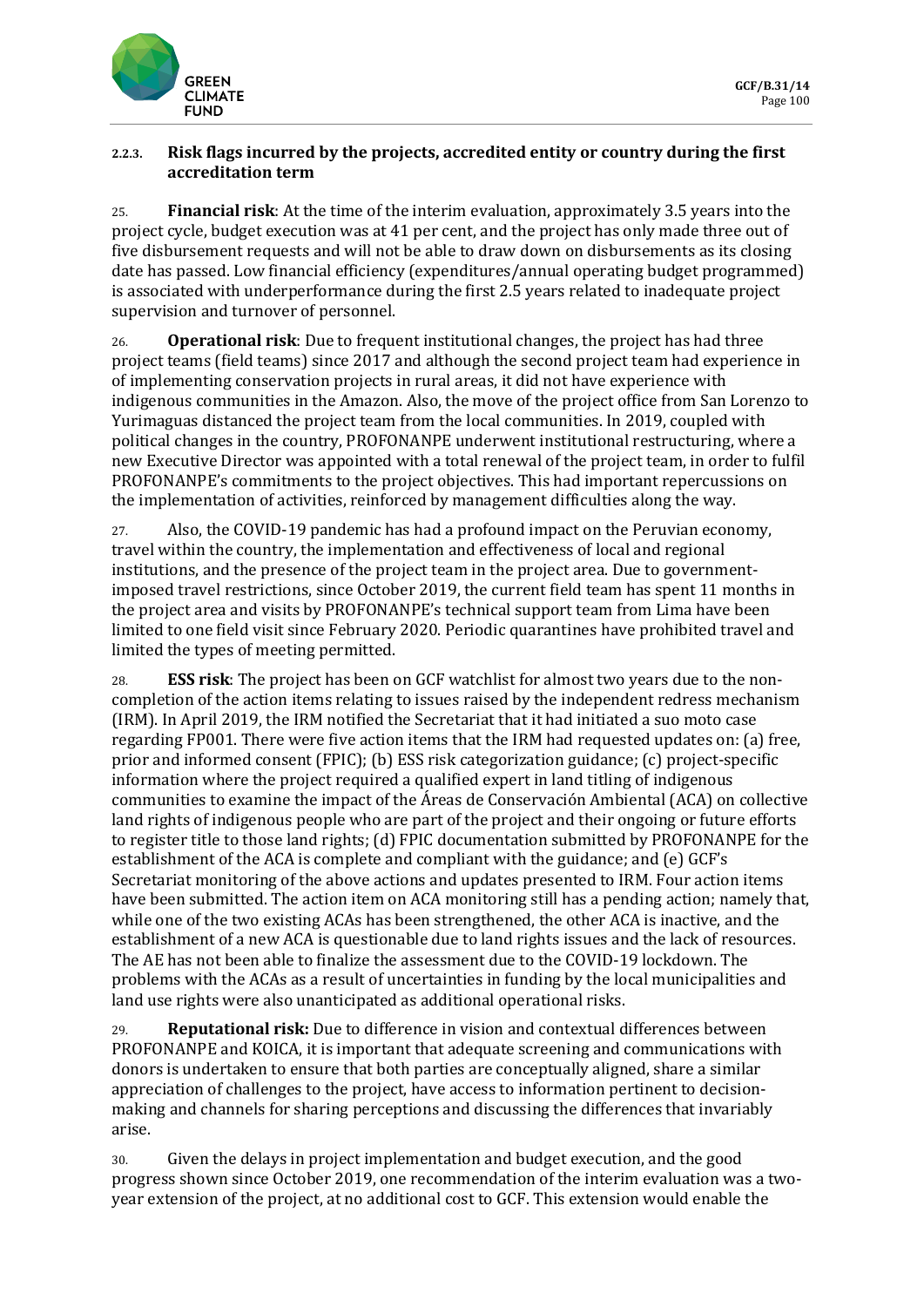

project to continue progress towards the goals of the four components while consolidating the bases for future sustainability. Additional personnel costs entailed by the extension should be covered by PROFONANPE. The AE has accordingly submitted an extension request for 21 months and 21 days which was approved by the Secretariat in December 2021.

31. Risks and issues were identified in the 2020 APR submitted by PROFONANPE. There are opportunities for improvement in terms of compliance as well as adequate and timely reporting if/when COVID-19 related restrictions are lifted. The Secretariat will continue consultations with the AE to address the aforementioned opportunities.

# 2.3 Overall portfolio of activities of the accredited entity beyond those funded by GCF

32. As per the Updated Strategic Plan for the Green Climate Fund: 2020–2023 (USP), the reaccreditation process, and the monitoring and accountability framework, the Secretariat and the AP are requested to provide an assessment of the extent to which the overall portfolio of activities of the AE beyond those funded by GCF has evolved during the accreditation period, in order to advance the goal of GCF to promote the paradigm shift towards low-emission and climate-resilient development pathways in the context of sustainable development.

33. PROFONANPE has been working to catalyse domestic and international financing for biodiversity conservation, sustainable development and climate change mitigation and adaptation actions in Peru for 25 years. PROFONANPE has managed to turn into a source of long-term funding and to build a reliable institutional mechanism to transparently manage and channel significant resources from multiple donors. During its first accreditation period with GCF, PROFONANPE established its institutional environmental, social and gender policies, together with its Manual of Operations and Procedures. Most of the projects in PROFONANPE's portfolio aim at protecting biodiversity and enhancing natural capital. Investments related to these goals increased from USD 2 million in 2016 to USD 15 million in 2020.

34. Through the AE's own 2014–2024 Strategic Plan, PROFONANPE hopes to increase its support to national efforts to counter expected scenarios of more frequent and intense climate events and enhance Peru's preparedness to climate change. PROFONANPE's new fundraising plan (for 2021–2031), developed to operationalize the goals of the National Environment Agenda, targets adaptation focusing on biodiversity protection, land use and land-use change, forestry, and water resources management. The plan also targets mitigation, with emphasis on sustainable use of forest resources, renewable energy and waste management, and continuing to work with the Ministry of Environment of Peru to meet the country's commitment to reduce its GHG emissions by 40 per cent by 2030.

35. The AE provided the following information with regard to guiding questions established in the GCF methodology for establishing a baseline of GHG emissions and climate resilience for the portfolio of AEs:<sup>5</sup>

- (a) Guiding question 1. Has the entity established policies or commitments in the short, medium or long term regarding investment in climate change projects?
	- (i) Since its accreditation, PROFONANPE has increased its portfolio of projects promoting low-emission and climate-resilient development pathways, mostly in relation to biodiversity and ecosystems conservation. There has been a continuous increase in nature-based solutions investments: from USD 2 million in 2016 to USD 15 million in 2020. This has been allocated mostly in protected

<sup>5</sup> Document GCF/B.28/11/Add.02.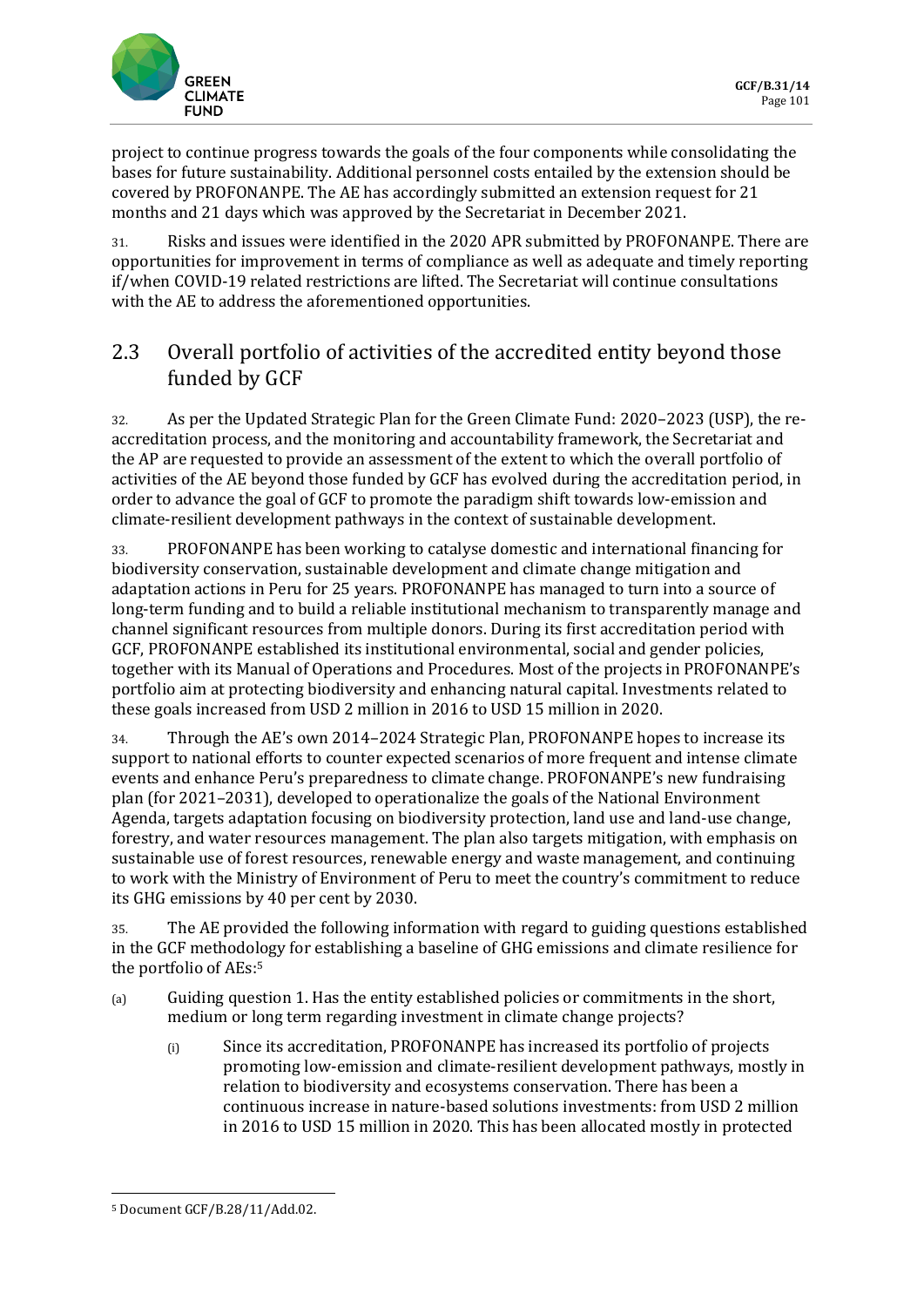

areas (49 per cent of investments in the period), forests (16 per cent), marine zones (22 per cent) and water management zones (13 per cent);

- (ii) To date, five projects in different geographical areas are contributing to the increase of total hectares targeted by nature-based solutions. This has involves setting up of schemes for payment of environmental services, establishing conservation agreements, sustainable management of non-timber resources, restoring drug-cultivated degraded areas via reforestation, and restoration of Andean ecosystems. Up until 2020, PROFONANPE's projects had implemented nature-based solutions in 36,000 hectares in Peru;
- (iii) By 2020, PROFONANPE had implemented thirteen projects that contributed to the adoption of climate-resilient technologies and/or practices (i.e. cooling systems; agro-pastoral practices and water management), with the number of such implemented technologies increasing from 1 in 2016 to 111 in 2020. A specific example is, in the Amazon region (through the GCF-funded project FP001), the sustainable use of aguaje and Brazil nuts by introducing agricultural management technologies to increase productivity and by engaging the local producers in preservation agreements. These actions have led to an increase in value-added activities such as processing these products in the form of aguaje pulp. Other examples include the Wetlands project that has invested in solar energy to power peeling, and pulping machines and is also powering an ice plant that helps in processing fresh fish for commercialization; watershed management, reforestation and the creation of a seed bank that supports farmers in Andean ecosystems; and, in the marine ecosystems, the use of sustainable fishing arts, the restoration of fish banks and aquaculture activities. These changes are increasing the resilience of fishing communities in two fishing areas, as well as promoting female artisanal production and its commercialization; and
- (iv) During the first accreditation term from 2016 to 2021, PROFONANPE invested on average 57.60 per cent of its funding in climate-related projects; 27.51 per cent in non-climate related projects and 14.90 per cent in projects involving the development of rehabilitation plans for, inter alia, fossil fuel-based power and heat generation, as well as for the construction, transport and chemical sectors. With the merger between PROFONANPE and the National Environmental Fund (FONAM) in January 2020, all the remediation activities from FONAM were incorporated into PROFONANPE's portfolio. As a consequence, these nonclimate related investment tends to maintain over the years.
- (b) Guiding question 2. Does the entity receive resources from third parties for the financing of climate projects?
	- (i) PROFONANPE has provided substantive information on climate change related projects financed by 23 donors, such as the Global Environment Facility (GEF), US Forest Service, the World Wildlife Fund, Moore Foundation and Kreditanstalt für Wiederaufbau;
	- (ii) It has provided quantitative information on funds received over its first accreditation term (2016–2020), which totals USD 52.7 million and is distributed as follows: 39 per cent for cross-cutting activities; 52 per cent for adaptation; and 3 per cent for mitigation. As a result, the climate-related portfolio has grown from USD 4.6 million in 2016 to USD 26.4 million in 2021 (an increase of 473 per cent);
	- (iii) The AE also provided information on the relative size of the currently active portfolio of projects, indicating that 17 per cent of PROFONANPE's current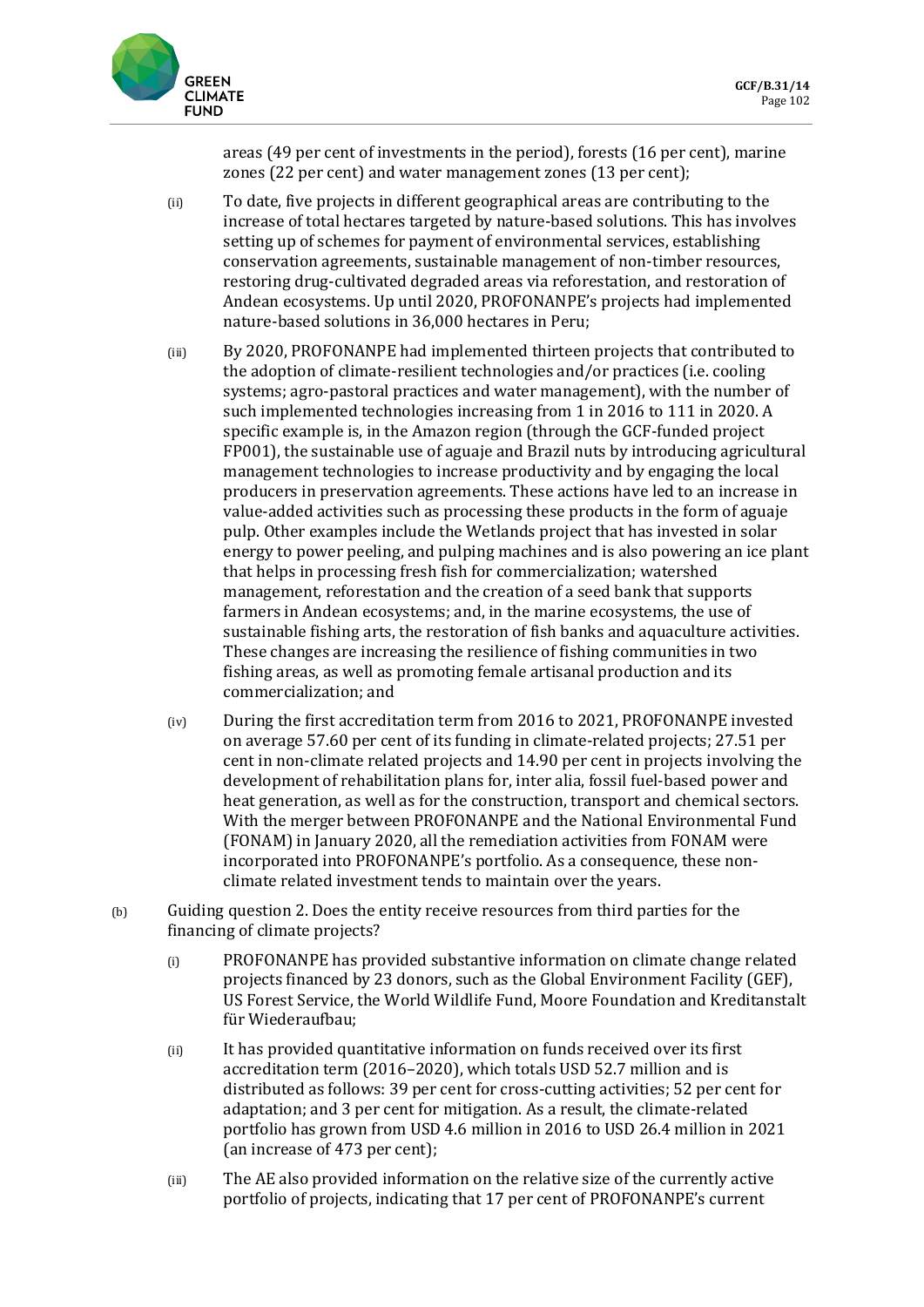

funding is climate-focused. Currently, around USD 24.7 million are invested in climate-resilient activities and more than USD 1.7 million in mitigation activities; and

- (iv) PROFONANPE has prepared a 10-year fundraising plan (2021–2031), taking into consideration Peru's nationally determined contribution. In this regard, the plan has been elaborated by comparing the budget gaps found in the budgets of PROFONANPE's main strategic partners (i.e. the Environment Ministry and the National Service for Protected Areas) and the goals of the National Environment Agenda. PROFONANPE, in its role as fundraiser, expects to contribute to closing that budget gap via international funds and by encouraging the participation of the private sector in environmental activities.
- $(c)$  Guiding question 3. Does the entity calculate and reduce its GHG emissions?
	- (i) PROFONANPE has calculated and offset its GHG emissions at a corporate level since 2019. A file indicating the GHG emission estimates was provided, indicating GHG emissions of approximately 11.34  $tCO<sub>2</sub>$ eq in 2019 as a result of PROFONANPE's operations (Scope 2) and  $138.27$  tCO<sub>2</sub> as indirect emissions (Scope 3). In addition, PROFONANPE reported buying carbon credits in the voluntary market to offset these emissions and indicated that calculation and purchasing carbon credits for 2020 is due in early 2022;
	- (ii) The AE's estimates were done using the Peruvian Ministry of the Environment (MINAM) carbon calculator platform.<sup>6</sup> Under Scope 1 emissions, residential and commercial air conditioning is the major source; under Scope 2, it is electricity consumption. The AE does not yet estimate Scope 3 emissions. The AE has not adopted specific carbon footprint reduction targets; and
	- (iii) The AE has also begun to estimate the direct and indirect emission reduction impacts of its portfolio of projects. The following three PROFONANPE projects demonstrate the AE's experience with calculating and tracking GHG emissions:
		- (1) Mitigating deforestation in chestnut concessions in Madre de Dios, Peru (2015–2019). This project is aimed at conserving and sustainably managing forests in nut concessions in order to reduce GHGs caused by deforestation and degradation. It was financed by a partnership with GEF via the Inter-American Development Bank and was managed and executed by PROFONANPE. An expert was hired in 2019 to calculate the deforestation rate and the GHG emissions before and after project implementation. As a result, it was found that the deforestation rate was lower in areas where conservation agreements and a system of incentives were put in place (1.52 ha/year) as opposed to areas where only control and vigilance activities were executed (1.55 ha/year). Furthermore, in control areas, with no project intervention, the deforestation rate was much higher (2.24 ha/year). The results show that deforestation decreased, as did GHG emissions (from 503,537  $tCO_2$ eq to 171,762 t $CO_2$ eq) in the project areas;
		- (2) Building Resilience in the Wetlands of Datem del Marañón Province, Peru (2017–2021) (FP001). This project aims at reducing GHG emissions and improving living standards for the beneficiary communities of the project. This project is funded by GCF and is managed and executed by PROFONANPE. An expert was hired to calculate the deforestation rate and the GHG emissions and

<sup>6</sup> See <https://huellacarbonoperu.minam.gob.pe/huellaperu/#/inicio>.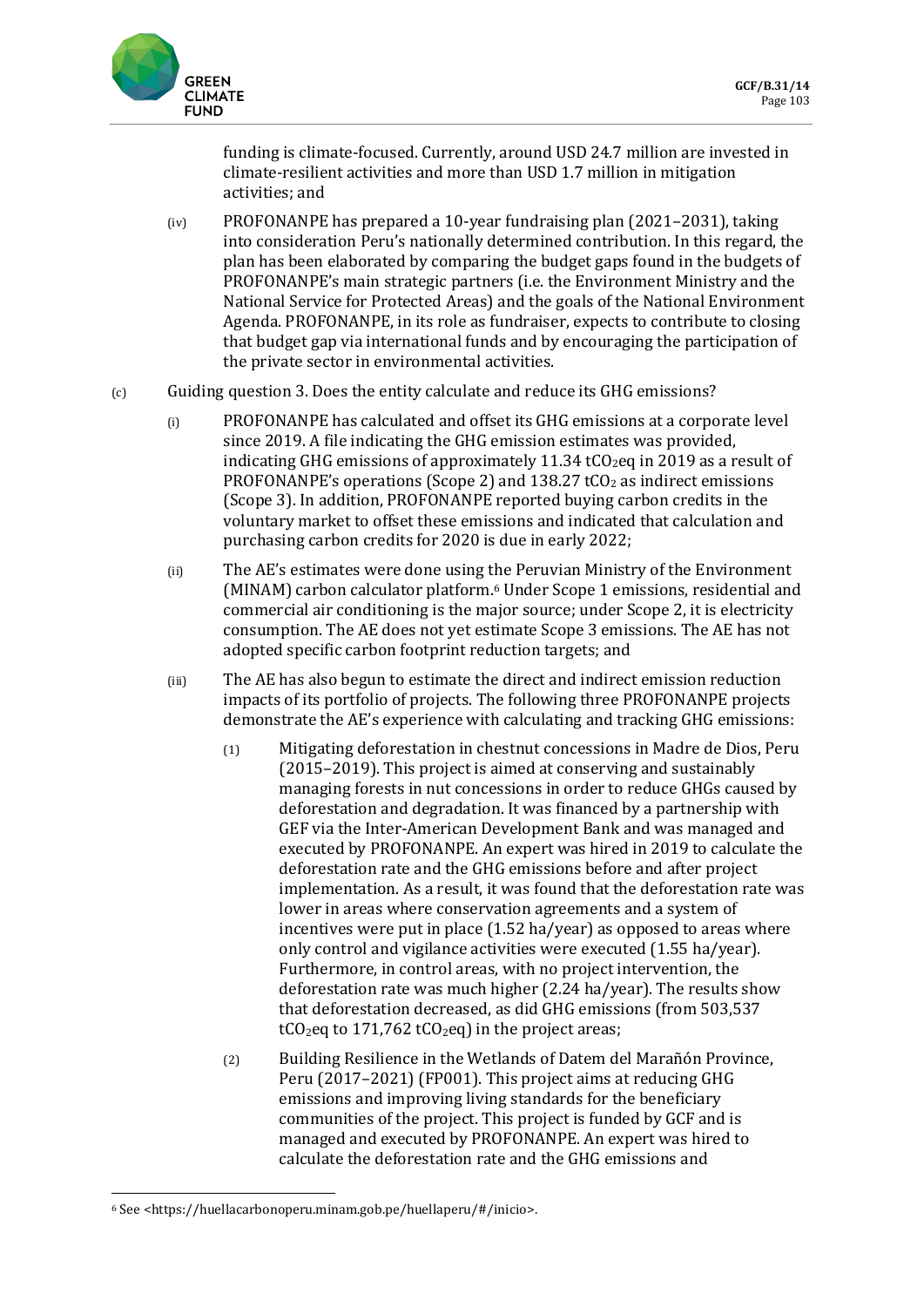

sequestration before and after project implementation. As a result, it was found that the project intervention resulted in 234,106,975.44  $tCO<sub>2</sub>$ eq stored within the forest ecosystem (9.18 per cent of the total carbon stock sequestered by the Datem del Marañón Province). Reduction in GHG emissions is estimated at 55 per cent and attributed to the project intervention (comparing emissions during the periods 2007– 2016 and 2010–2017); and

- (3) Peru Heritage Initiative Transition Fund for the natural protected areas of the Amazon biome (2019–2029). This project aims at strengthening the effective management of 38 natural protected areas of the Peruvian Amazon biome by creating the required enabling conditions in an 11 year period to secure its perpetual financial and technical sustainability. The project is funded by GEF, the World Wildlife Fund, Moore Foundation and the Andean Amazon Fund, and managed by PROFONANPE. Although a baseline indicator has not yet been calculated, it is expected that the National Service for Natural Protected Areas (SERNANP) will estimate the loss of forest cover in the natural protected areas within the Amazon biome, with the information reported by the Ministry of Environment annual reports.
- (d) Guiding question 4. Does the entity evaluate the climate risks of its portfolio?
	- (i) PROFONANPE began to assess climate change vulnerability in 2018. Two projects ("Adaptation to the impacts of climate change on Peru's coastal marine ecosystem and fisheries" and "Ecosystem Profile for the Tropical Andes Biodiversity Hotspot" project) have been assessed, representing 5 per cent of the AE's portfolio.
- (e) Guiding question 5. What are the main sectors of activity of the entity?
	- (i) Energy: transformation of the energy mix from fossil fuel to solar renewable energy for the implementation of bio-businesses. For example, for the production of ice to preserve fresh fish and for the production of palm oil;
	- (ii) Forest management: best practices for harvesting palm fruits, carbon credit sales for protected areas;
	- (iii) Fisheries: management plans to adjust and establish quotas depending on the seasonality and changes in the weather. Development of special fishing techniques to avoid catching juvenile stock. Design of early warning systems to mitigate possible impacts (for example, El Niño or La Niña);
	- (iv) Agriculture: restoration of traditional agriculture techniques to protect crops; and
	- (v) Water: implementation of payment for ecosystem services.
- (f) Guiding question 6. Is the entity investing in mitigation projects/operations?
	- (i) Yes, PROFONANPE currently invests in mitigation-focused activities and t in cross-cutting activities, including promoting bio-businesses and the use of renewable energy.
- $(g)$  Guiding question 7. Is the entity investing in adaptation projects/operations?
	- (i) Yes. During the first accreditation term from 2016 to 2021, project beneficiaries that have increased their resilience to climate change due to PROFONANPE's projects increased from 138 in 2016 to 15,271 in 2021. Initiatives that help improve people's resilience include provision of equipment and training.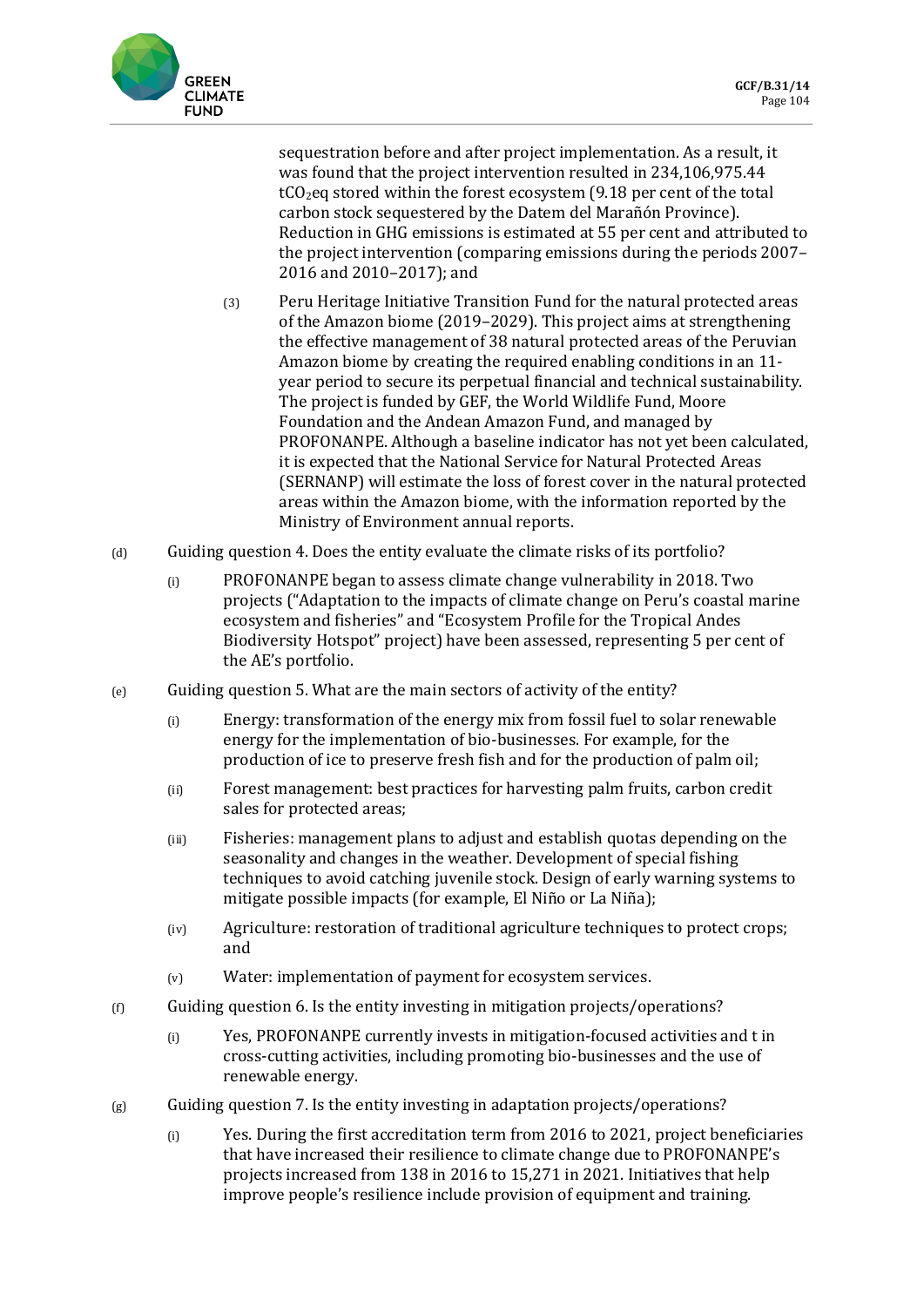

36. On the basis of the information presented by the AE, which has been analysed as part of the re-accreditation assessment, the AP notes the following:

- (a) As part of its strategic planning, PROFONANPE is reviewing the scope of its areas of intervention to identify budget gaps of the Peruvian climate change policy. The strategic direction of the AE aligns with the GCF mandate and objectives and the USP to promote the paradigm shift towards low-emission and climate-resilient development pathways in the context of sustainable development and efforts to eradicate poverty;
- (b) As stated under guiding question 1 above, the AE was not involved in fossil fuel financing in the past, other than rehabilitation plans, and no activities of this kind are planned for implementation in the future; and
- (c) As stated under guiding question 2 above, the climate change projects' share in the overall portfolio of PROFONANPE is increasing and currently totals 17 per cent of the funding portfolio, with ample margin for further growth.

37. The AP considers that the evidence provided for the first accreditation term demonstrates the continuous positive trend of developing climate change adaptation, mitigation and cross-cutting activities. Both the strategy and the trend of activities are aligned with the GCF mandate and objectives.

# **III. Stage II accreditation review assessment**

38. The AE is eligible for, and applied under, the fast track re-accreditation process as an AF entity. Its application has been assessed by the AP during stage II (step 1) against the accreditation standards of the GCF and gaps identified in decision B.08/03, in accordance with the re-accreditation requirements to the extent applicable to accreditation identified in paragraph 6 above.

39. As part of this assessment, the AP consulted the AE's website and third-party websites to complement the information provided in the application.

# 3.1 Fiduciary standards

#### **3.1.1. Basic fiduciary standards: key administrative and financial capacities**

40. PROFONANPE did not have any conditions with regards to the basic fiduciary standards on key administrative and financial capacities recommended by the AP for the first accreditation term.

41. As per paragraph 38, the GCF basic fiduciary standards concerning key administrative and financial capabilities are considered to have been met by way of fast track re-accreditation. In light of the timeline for the AF's fast-track re-accreditation of PROFONANPE (June 2021) on the basis of GCF's accreditation of the AE for its first accreditation term, the AP conducted reviews where changes have taken place in the AE's systems, policies, procedures and capacities, and reviewed the AE's recent track record in implementing the requirements of the GCF basic fiduciary standards for key administrative and financial capabilities.

42. At the time of the AP's assessment for the AE's first accreditation term, the AP noted that the AE had implemented appropriate managerial and administrative processes and procedures developed with substantial financial and technical support from international development agencies. In the re-accreditation review, the AP noted that, during the first accreditation term, continuing technical and financial support from the GCF and other organizations (notably Deutsche Gesellschaft für Internationale Zusammenarbeit GmbH) has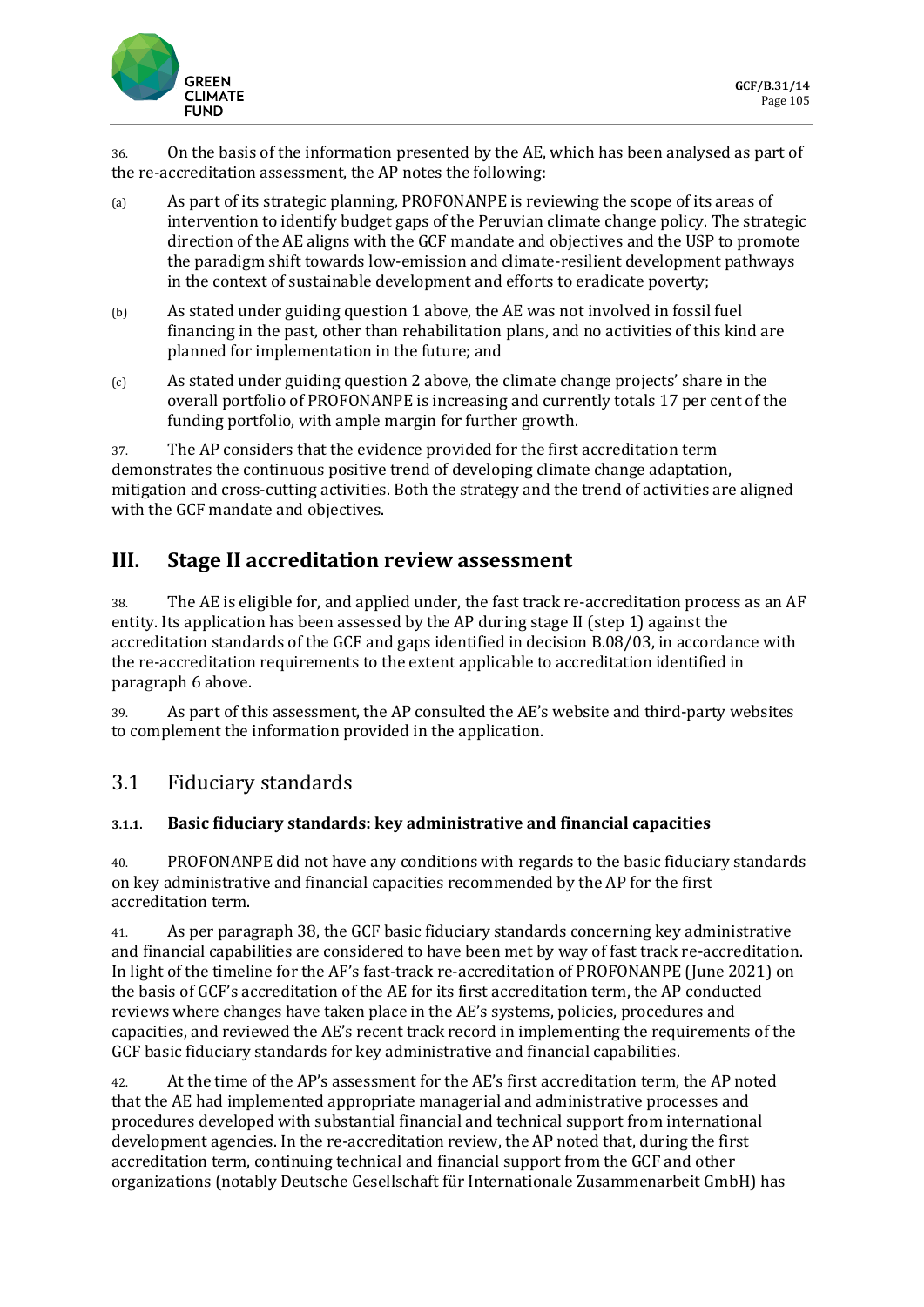

allowed the AE to further strengthen its systems, policies, processes and procedures, and to create an enabling structure and project management framework for future projects.

43. PROFONANPE's absorption of (merger with) the FONAM was announced under an emergency decree in January 2020. PROFONANPE's board and management identified risks and mitigation plans associated with the merger. The AP reviewed FONAM's 2020 audited financial statements and PROFONANPE's 2019 and 2020 audited financial statements, all of which contained unqualified audit opinions. The AP noted that FONAM's financial accounts will be incorporated in PROFONANPE's audited financial statements for the first time in 2021. Noting that AEs are required under their AMA to share their annual financial statements with the GCF, PROFONANPE's consolidated audited financial statements will be reviewed during the midterm accreditation review during the second accreditation term if approved by the Board.

44. An organizational restructuring that included creating several new senior management positions, driven by PROFONANPE's 2020 strategic plan and the need for financial sustainability, has positioned PROFONANPE for broader impact and influence. During the latter part of the first accreditation term, key governance enhancements and initiatives included the introduction of an Ethics Committee and the development of a fit-for-purpose code of ethics. In addition, an internal audit function (Integrity and Compliance Office) was recently created.

45. In addition to board-level reporting against objectives that include portfolio and project management and funding and organizational priorities, in recent times, management-level monthly reporting was supplemented by weekly reporting as an intervention to mitigate against concerns about project-level performance and disbursements.

46. The AE's Audit Committee has matured in delivering its mandate and fulfilled its responsibilities with respect to external audit oversight; however, the AC has not yet demonstrated oversight of the new internal audit function.

47. The AE's internal audit function (Integrity and Compliance Office) was designed and established in 2020/21 and its terms of reference (TOR) have been drafted but are yet to be approved. The qualified and experienced staff member recently recruited to manage the function is in the process of developing ways of working that will allow the function to demonstrate its independence and compliance with international internal auditing standards and to establish a track record in generating reports and tracking its findings for management and for the Audit Committee. In addition, the current TOR includes direct responsibility for risk, compliance and certain policies, which may compromise its independent internal audit role. The AE has the capacity to operationalize its new internal audit processes, and after that its track record may be demonstrated via an independent evaluation against its TOR and internationally recognized standards.

48. Concerning the basic fiduciary standards on key administrative and financial capacities regarding procurement, the AE, with support from the GCF Readiness Programme, finalized and introduced a new Operations Manual (Manual de Procesos de PROFONANPE) in October 2021. This Operations Manual documents and builds on existing practices and processes to ensure clarity for staff and other stakeholders, and promotes consistency and compliance. The AE shared examples from the first accreditation term of effective procurement using legacy systems and ways of working. The AP notes that implementation of the Operations Manual (2021) and the procurement procedures that it contains will ensure a continuing track record.

49. The AP finds that the AE's policies, procedures and capacity partially meet the basic fiduciary standards on key administrative and financial capacities; furthermore, the AP finds that the AE's track record is insufficient. The relevant gaps are identified in paragraphs 46 and 47 and are reflected by a corresponding condition for re-accreditation in section 4.2.

#### **3.1.2. Basic fiduciary standards: transparency and accountability**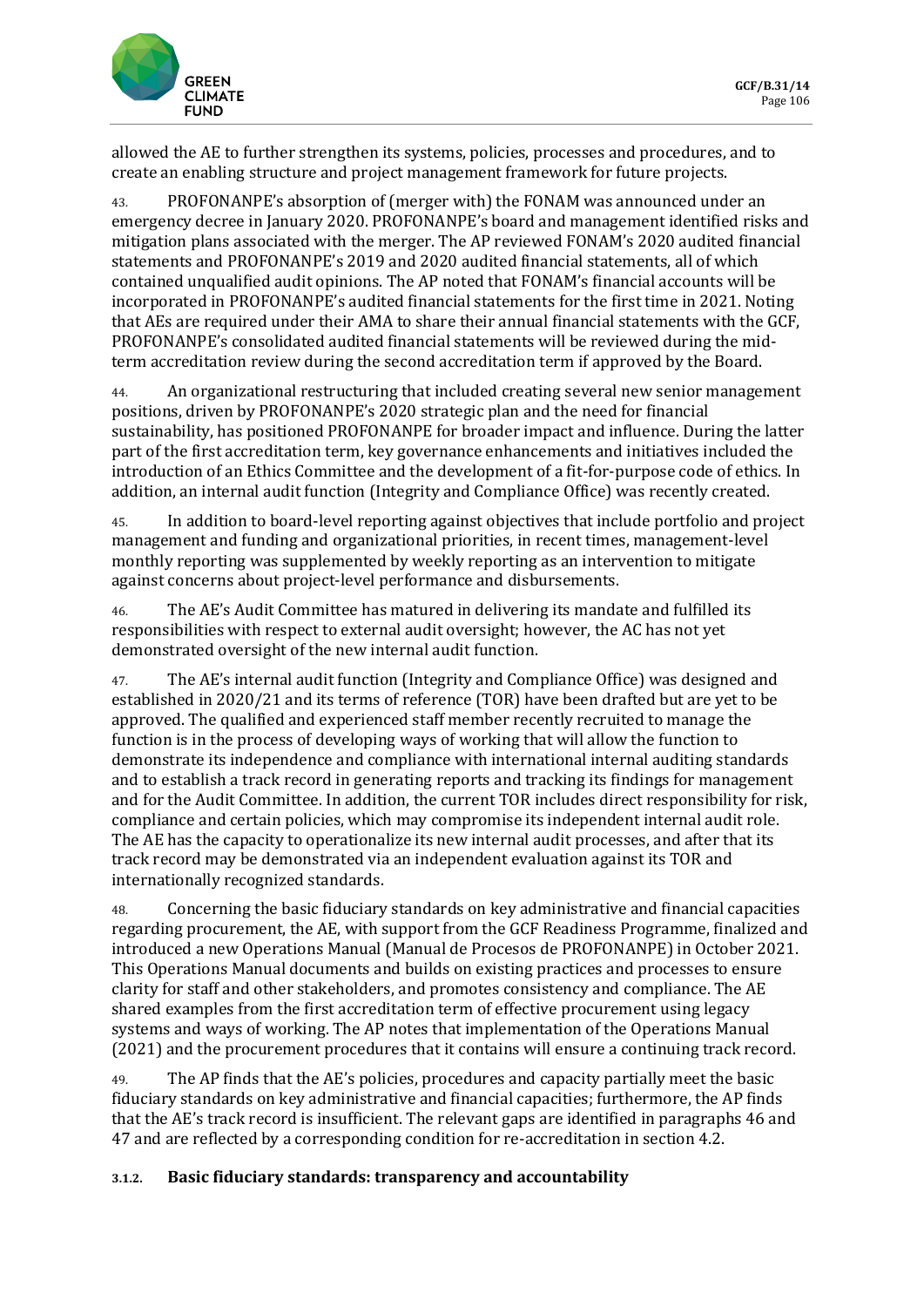

50. PROFONANPE has fulfilled and closed conditions with regards to basic fiduciary standards on transparency and accountability recommended by the AP and approved by the Board in its decision to accredit the AE for the first accreditation term.<sup>7</sup>

51. As per paragraph 38, the GCF basic fiduciary standards concerning transparency and accountability are considered to have been met by way of fast-track re-accreditation, with the exception of items 4.2.3, policies on prohibited practices and the protection of whistleblowers and witnesses, 4.2.4, investigation function, and 4.2.5, AML/CFT policies. In light of the timeline for the AF's fast-track re-accreditation of PROFONANPE (June 2021) on the basis of GCF's accreditation of the AE for its first accreditation term, the AP conducted reviews where changes have taken place in the AE's systems, policies, procedures and capacities, and reviewed the AE's recent track record in implementing the requirements of the GCF basic fiduciary standards for transparency and accountability.

52. The AE, partly with GCF Readiness Programme support, has established a comprehensive revised code of ethics and guidelines for preventing conflicts of interests with clear roles and responsibilities. The code of ethics was approved by PROFONANPE's board in December 2021. In addition, an independent Ethics Committee was established to oversee the code of ethics; however, the committee has not yet convened. As a result, the AE's track record in implementing its code of ethics and Ethics Committee TOR is yet to be demonstrated.

53. Concerning standards on the disclosure of conflict of interests, the AE has robust guidelines operating in practice to prevent conflicts and disclosures. The AE shared examples to demonstrate its track record in implementing declarations and disclosures by staff members, including procurement at the project level. The AE indicated that it had no recent examples of declared potential/perceived conflict of interests; therefore, its handling of disclosures has not been tested.

54. Regarding systems for preventing financial mismanagement, the AE's systems and policies, supported by processes and procedures for preventing financial mismanagement, are well articulated and published on the AE's website, along with whistleblowing mechanisms and an outline of investigative processes, confirming the AE's capacity in this area. In addition, the AE has handled project compliance issues. The AE reported that no specific substantiated complaints related to financial mismanagement and prohibited practices have had to be investigated.

55. The AE's website<sup>8</sup> features a statement of zero tolerance for conflict of interest, fraud, corruption, financial mismanagement and any other form of malpractice, a code of ethics, Guidelines for Preventing Conflicts of Interest and Guidelines for Preventing and Fighting Corruption.

56. The AE's investigative process is well established, and the remit for overseeing the investigative process is well documented in the draft TOR of the Integrity and Compliance Office. The AE shared a summary of the investigation process prepared for publication on its website to inform potential complainants and whistle-blowers.

57. Regarding anti-money laundering and anti-terrorist financing, reports are prepared annually for regulatory authorities; the Financial Intelligence Unit of the Superintendency of Banking, Insurance and Private Pension Fund Administrators of Peru and the Peruvian Agency for International Cooperation. The AE shared recent examples of such reports.

58. The AE's revised AML/CFT policy was approved by its board in December 2021 and included processes for internal reporting. The AE's documented policies, systems, processes and procedures meet GCF basic fiduciary standards on transparency and accountability related to AML/CFT and the GCF AML/CFT Policy, and the AE has the capacity and competency to

<sup>7</sup> Refer to document GCF/B.11/03.

<sup>&</sup>lt;sup>8</sup> See the section on integrity and transparency [<https://profonanpe.org.pe/en/integridad/>](https://profonanpe.org.pe/en/integridad/).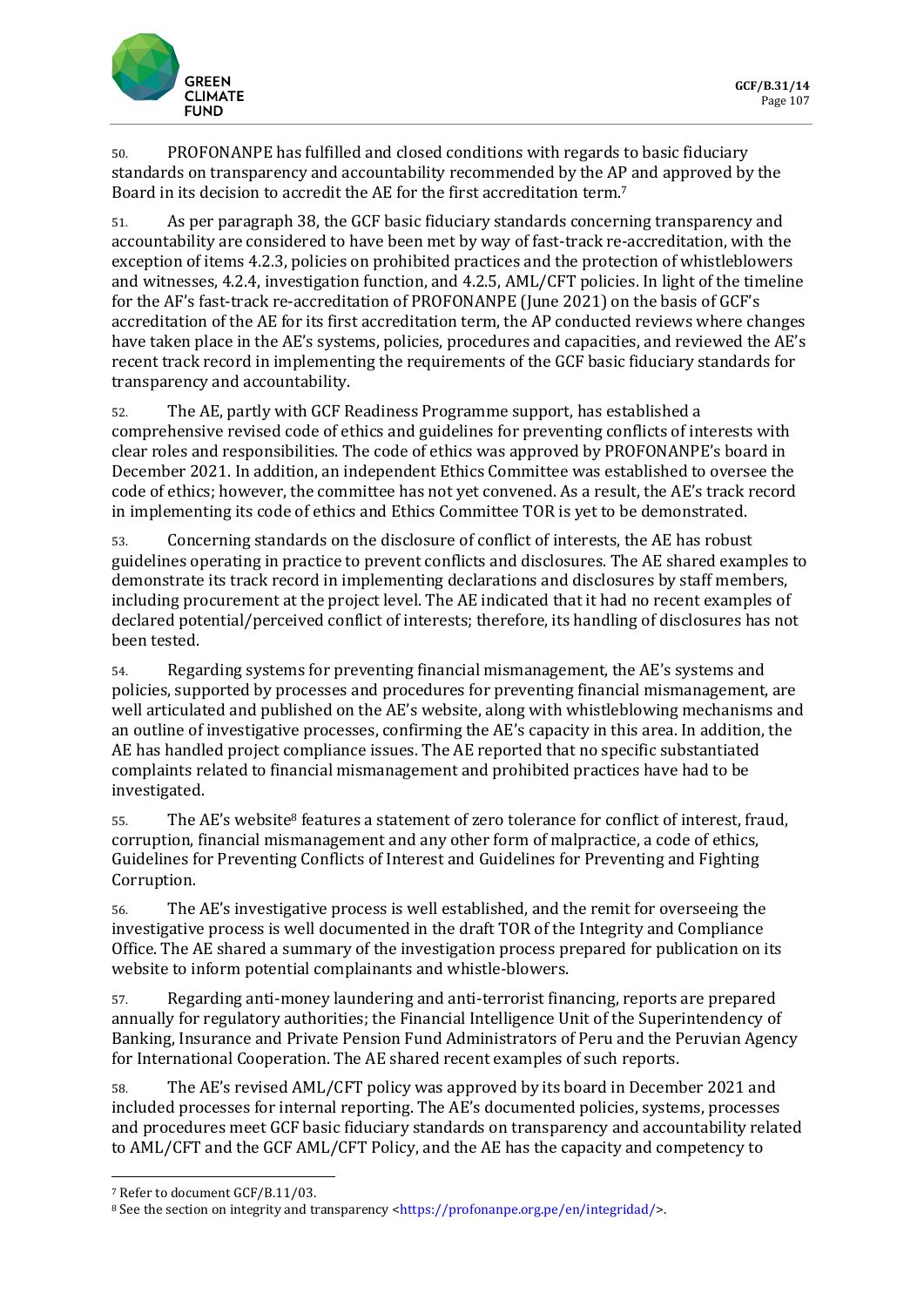

implement the revised procedures. However, the AE's track record can only be demonstrated over time.

59. The AP finds that the AE's policies, procedures and capacity fully meet the basic fiduciary standards on transparency and accountability, and to the extent applicable to accreditation, the GCF Policy on Prohibited Practices,<sup>9</sup> the GCF Policy on the Protection of Whistleblowers and Witnesses, and the GCF AML/CFT Policy. However, the AP finds that the AE's track record is insufficient. The relevant gaps are identified in paragraphs 52 and 58 and are reflected by the corresponding conditions for re-accreditation in section 4.2.

#### **3.1.3. Specialized fiduciary standard for project management**

60. PROFONANPE did not have any conditions with regards to the specialized basic fiduciary standard for project management recommended by the AP for the first accreditation term.

61. As per paragraph 38, the specialized fiduciary standard for project management is considered to have been met by way of fast track re-accreditation. In light of the timeline for the AF's fast-track re-accreditation of PROFONANPE (June 2021) on the basis of GCF's accreditation of the AE for its first accreditation term, the AP conducted reviews where changes have taken place in the AE's systems, policies, procedures and capacities, and reviewed the AE's recent track record in implementing the requirements of the specialized fiduciary standard for project management.

62. The AE has one GCF-funded project (FP001). APRs and review information from the Secretariat indicate delays in project implementation, technical and financial performance concerns, risk of project non-completion within the current contractual period, and a proposed project extension.

63. The AP noted that the AE's systems and procedures have further evolved during the first accreditation term, drawing on external expertise and GCF Readiness Programme support. A notable initiative is the finalization of the Operations Manual (2021) covering all areas of project management.

64. Ensuring operational procedures that represent past and emerging good practices are documented and ensuring revised policies are operationalized/implemented has been identified as a strategic priority by PROFONANPE.

65. Concerning standards for project oversight and control, oversight of implementation and financial performance, monitoring and evaluation, project risk management, project closure and reporting/publication of lessons learned, the AE's newly issued Operations Manual (2021) is expected to standardize and strengthen processes and procedures. The AE has the capacity to continue to implement and adapt existing processes and further demonstrate its track record.

66. In addition to the AE's track record under FP001, the AP reviewed a sample of project reports and evaluations for non-GCF-funded projects, including the GEF and World Wildlife Fund mid-term evaluations.

67. The AP finds that the AE's policies, procedures and capacity, supported by evidence of its track record, fully meet the specialized fiduciary standard for project management.

#### **3.1.4. Specialized fiduciary standard for grant award and/or funding allocation mechanisms**

<sup>9</sup> Decision B.22/19 and annex XIV thereto.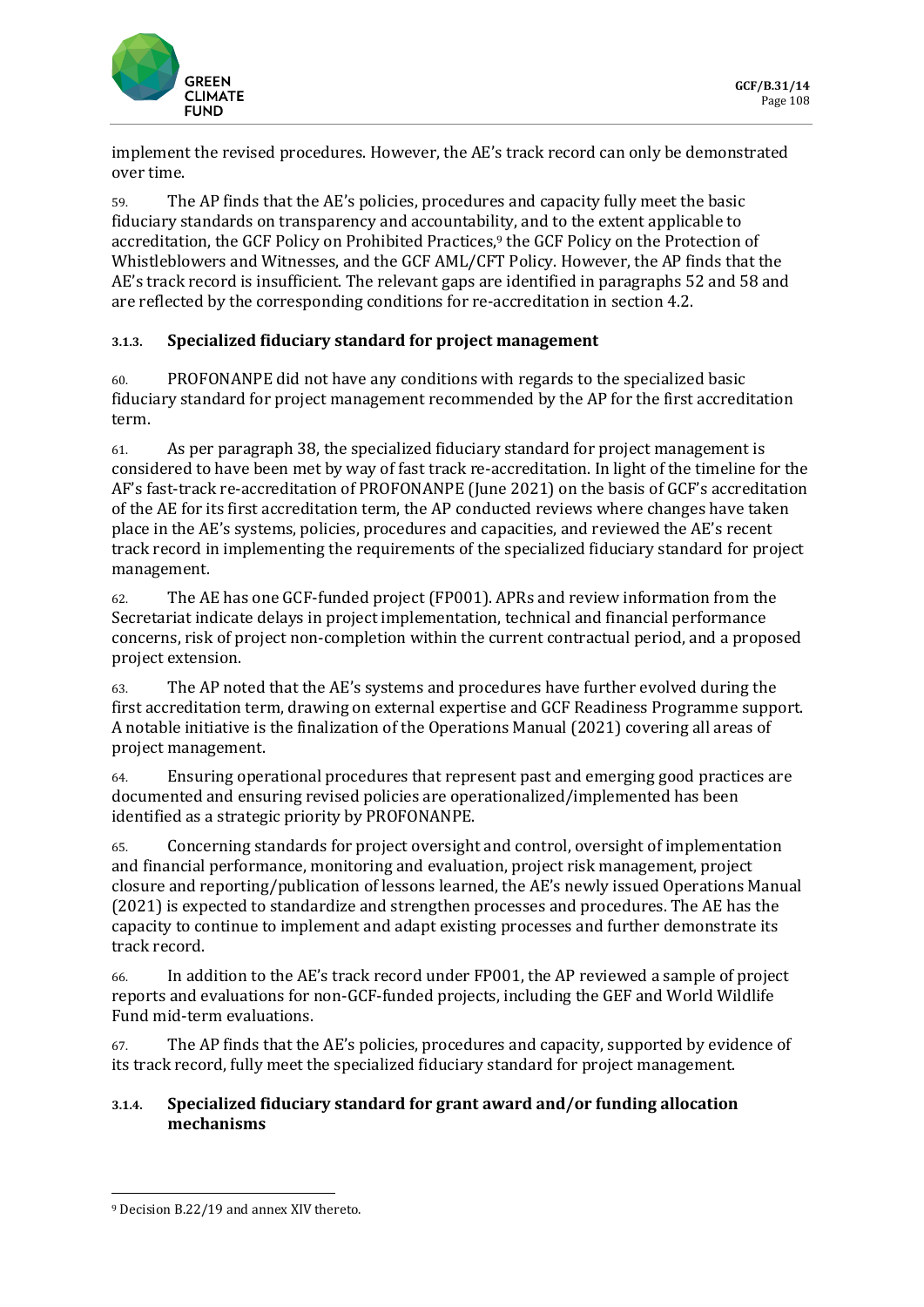

68. As indicated in paragraph 3, PROFONANPE's accreditation scope was upgraded to incorporate the specialized fiduciary standard for grant award and/or funding allocation mechanisms. As part of the upgrade application assessment, the AP noted the track record that the AE has gained as a fund manager with international donor funds; however, at the time of the upgrade assessment in 2018, procedures and processes had only been recently documented, and the AE's track record in implementing the procedures could not be fully demonstrated. As a result, the upgraded accreditation scope included conditions requiring annual attestations from external auditors on non-duplication of grant awards for the same activities or retroactive awards and compliance with grant award procedures. The conditions are to be met starting from the date of the first disbursement by GCF for the first approved project/programme that has a grant award and/or funding allocation mechanism to be undertake by the AE, and the AE is to provide the aforementioned information on an annual basis for three consecutive years from the said starting date. Given that PROFONANPE has yet to have a project/programme (either approved for GCF funding or that is in its portfolio outside of GCF funding) that includes a grant award and/or funding allocation mechanism, the AP recommends that these conditions remain in place during the second term of accreditation until PROFONANPE has a project/programme with grant award or funding allocation mechanism components. PROFONANPE is currently developing a funding proposal to be submitted to GCF that includes a grant award component.

69. Since the upgrade in accreditation scope, the AE has developed a comprehensive Operations Manual (2021) covering all aspects of project cycle management, including managing grant awards. The implementation of this new manual and its standardized processes and procedures is expected to lead to further improvements.

70. The AP finds that the AE's policies, procedures and capacity, supported by evidence of its track record, fully meet the specialized fiduciary standard for grant award and/or funding allocation mechanisms, subject to meeting the conditions that were recommended by the AP and approved by the Board in the upgraded accreditation scope during the first accreditation term.

#### **3.1.5. Specialized fiduciary standard for on-lending and/or blending (for loans, equity and/or guarantees)**

71. The AE did not apply for accreditation for this standard at this time.

## 3.2 Environmental and social safeguards

72. PROFONANPE did not have any conditions with regards to the GCF interim environmental and social safeguards (ESS) standards recommended by the AP for the first accreditation term with the accreditation scope of a maximum E&S risk category C/intermediation 1, nor for the upgrade for a maximum E&S risk category B/intermediation 2.

#### **3.2.1. Environmental and social policy**

73. The AE's senior management first adopted its environmental and social policy (ESP), which constitutes a set of environmental and social safeguards (ESPs), in November 2017. Its goal is to avoid, mitigate and manage potential adverse environmental and social impacts and risks that may result during programme and project implementation; and to improve the environmental and social benefits and opportunities for the involved local populations. The implementation of the ESP is the responsibility of the Research and Development Office (OID). The ESP has been disseminated within the AE's organization, and related staff training programmes have been undertaken.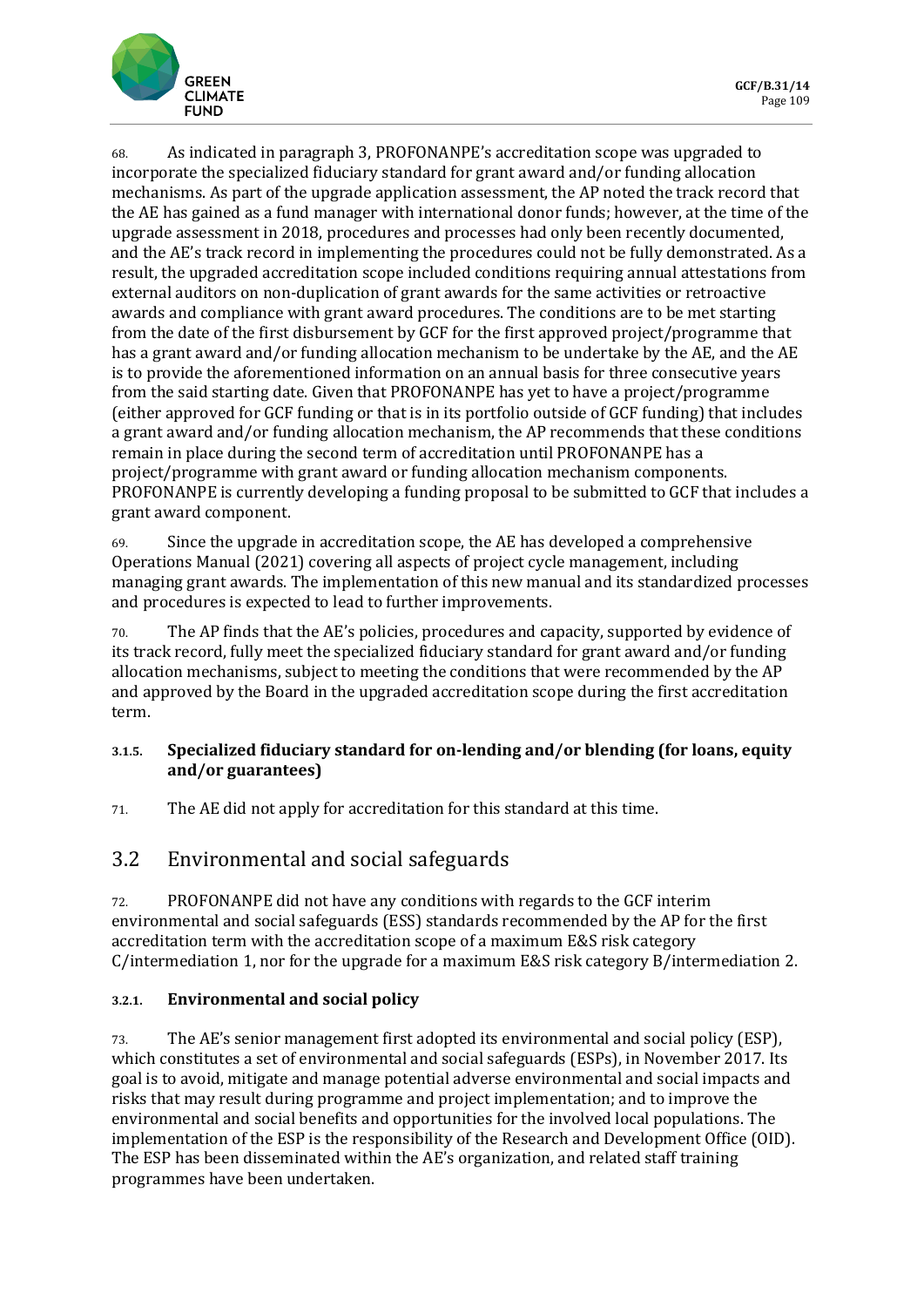

74. The ESP incorporates eleven performance standards to guide implementation based on domestic law and international standards required by international multilateral and bilateral institutions. These include the performance standards 1–8 of the International Finance Corporation and additional performance standards, as follows: 1. Evaluation and management of environmental and social impacts and risks; 2. Compliance with regulations; 3. Biodiversity conservation; 4. Climate change; 5. Pollution prevention; 6. Stakeholder's involvement and participation; 7. Gender approach; 8. Indigenous or Native Peoples; 9. Cultural heritage; 10. Involuntary resettlement and/or restrictions to the use of renewable natural resources; and 11. Occupational safety.

75. Regarding performance standard 8 on indigenous peoples, PROFONANPE has adopted an indigenous or native peoples policy and a corresponding action plan, both of which include FPIC requirements, in line with Peru's legislation on FPIC (Law No. 29785). PROFONANPE's policy also establishes that in case of indigenous or native peoples in isolation or in initial contact, the Peruvian regulations and protocols in this regard will be used, such as the law for the protection of indigenous or native peoples in a situation of isolation and in an initial contact situation (Law No. 28736).

76. The current project portfolio of PROFONANPE does not have carbon-intensive projects. On the contrary, around 17 per cent of PROFONANPE's current portfolio has directly promoted climate-resilient activities and the use of renewable energy. That includes FP001, that deploys solar photovoltaics and energy storage system technologies to source ice-making plant that enhance fish commercialization bio-businesses. In 2020, PROFONANPE absorbed and merged with FONAM, which was aimed at the management and remediation of environmental liabilities, especially those caused by extractive industries. In that sense, far from promoting or funding projects using fossil fuels or promoting extractive industries, PROFONANPE is working on mitigating past environmental impacts.

77. The AP finds that the AE's environmental and social management system, comprising the environmental and social policy and the indigenous or native peoples policy, supported by evidence of its track record, fully meets the GCF Revised Environmental and Social Policy to the extent applicable to accreditation and the GCF interim ESS standards<sup>10</sup> for maximum E&S risk category B/I-2 projects/programmes with respect to performance standards 1–8.

#### **3.2.2. Identification of environmental and social risks and impacts**

78. PROFONANPE's institutional process and procedure to identify E&S risks and impacts is consistent with good international industry practice, and its ESMS shows how it can support the implementation of performance standards 1–8 of the GCF interim ESS standards. The management of E&S risks includes screening, risk assessment, ESMS clearance, and management and monitoring and evaluation, based on the evaluation of the 11 PROFONANPE ESPs and three risk categories for projects/programmes. The risk categories in use by PROFONANPE are in line with the three-tier GCF E&S risk categories in the GCF Revised Environmental and Social Policy (i.e. E&S risk levels A/I-1, B/I-2 and C/I-3). An environmental and social evaluation document is issued for each project/programme assessed.

79. As evidence of its track record on the identification of E&S risks and impacts, the AE provided documents for two projects categorized as moderate risk (category B) and one category C, as follows: (i) the "Adaptation to the Impacts of Climate Change on Peru's Coastal Marine Ecosystem and Fisheries" project (risk category B with PROFONANPE as the national implementing entity; approved by the AF in 2016); (ii) FP001 (risk category C with PROFONANPE as the AE; approved by GCF in 2015); and (iii) the "Securing the Future of Peru's Natural Protected Areas" project (risk category B with the World Wildlife Fund – US Chapter as the implementing agency and PROFONANPE as one of the executing agencies; approved by GEF

<sup>10</sup> Decision B.07/02 and annex III thereto.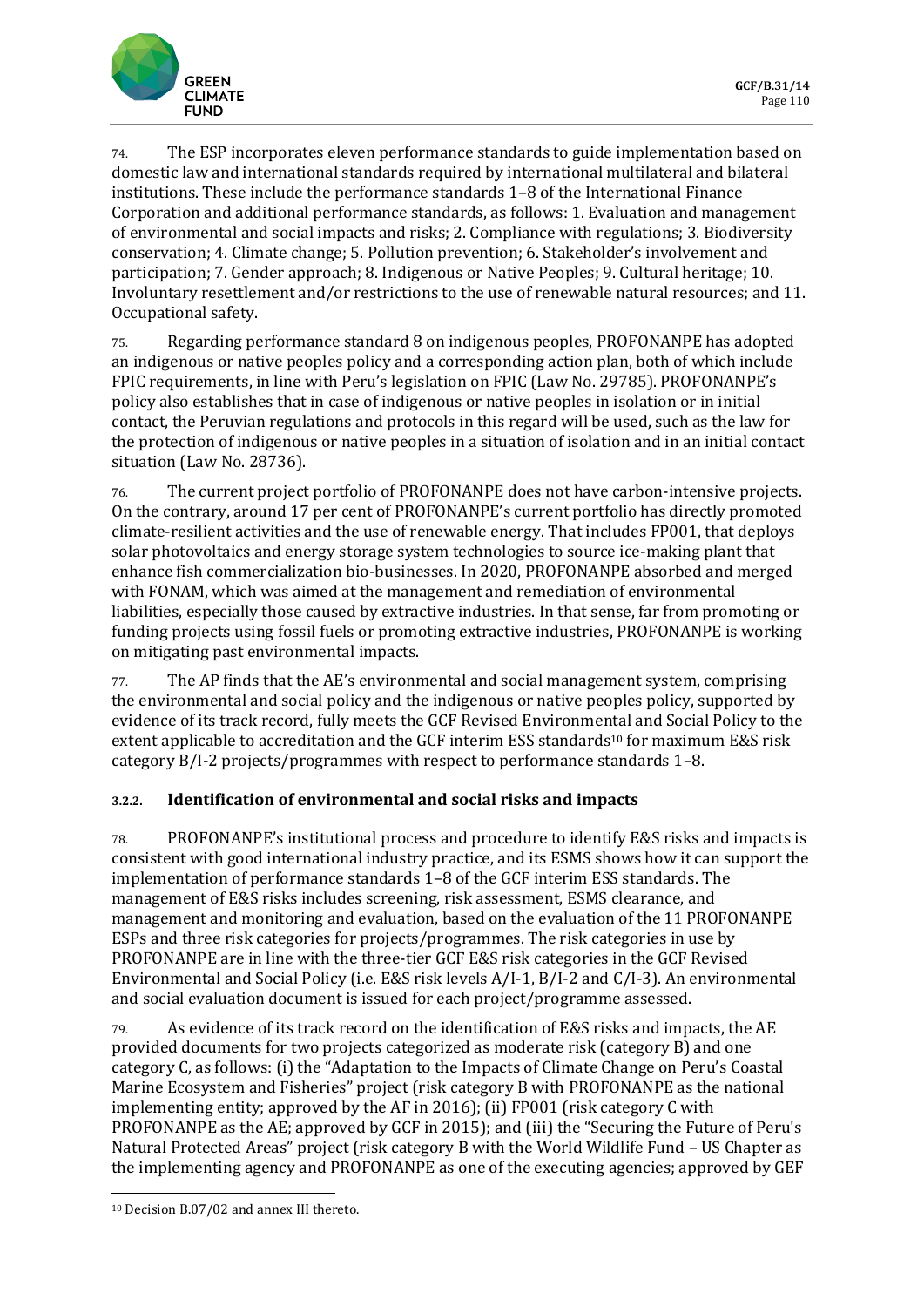

in 2017). The sample project documents include the E&S risk assessment and management procedure, carried out in line with the ESMS as well as with the applicable donor safeguards, and examples of checklists and templates that reflect the requirements of PROFONANPE's performance standards 1–11. The financing instruments include grants.

80. The AP finds that the AE's system of identification of E&S risks and impacts, supported by evidence of its track record, fully meets the GCF Revised Environmental and Social Policy to the extent applicable to accreditation and the GCF interim ESS standards for maximum E&S risk category B/I-2 projects/programmes with respect to performance standards 1–8.

#### **3.2.3. Environmental and social management programme**

81. Since the AP's assessment for the AE's first accreditation term, the AE has adopted new E&S risk guidelines to strengthen its ESMS towards greater alignment with GCF E&S risk requirements. Additional changes and improvements involved the development of an Environmental and Social Safeguards Manual (ESSM), adopted in 2021 and consisting of an updated set of policies, standards, procedures and management processes compared with its original Manual of Operations and Procedures from 2018. The main changes involved the procedures detailed below and the governance structure of the ESP implementation, which is detailed in section 3.2.6 below.

82. The ESSM describes the institutional processes in place to manage E&S risk and impact mitigation measures and actions stemming from the E&S risk identification process in a comprehensive and consistent, coherent and transparent manner. The ESSM includes (i) an environmental and social assessment report and risk category identification; (ii) a comprehensive environmental and social impacts assessment; (iii) an environmental and social management plan (ESMP) setting out the project mitigation measures, including GHG emissions and climate change risks;(iv) measures necessary to incorporate the gender perspective in the implementation of the programme/project; (v) measures necessary to involve stakeholders in the implementation of the programme/project; and (vi) an action plan regarding indigenous peoples impacted by the project. The ESSM also contains a set of indicators, including on actions with the potential to reduce emissions and increase climate resilience, such as "Actions to promote the sustainable use of resources" and "Actions to reduce deforestation".

83. Regarding track record, the AE provided sample ESMP reports for the "Adaptation to the Impacts of Climate Change on Peru's Coastal Marine Ecosystem and Fisheries" project financed by AF and the "Mitigating deforestation in chestnut concessions in Madre de Dios, Peru" project, approved in 2017. Both are E&S risk category B projects.

84. The AE will conduct an external audit of the effectiveness of the management of mitigation measures in its ESMS through a 5-year evaluation of the performance level of PROFONANPE in compliance with the ESP, due at the end of 2023. In addition, PROFONANPE plans to evaluate the operation of the ESMS annually, starting in 2022.

85. The AP finds that the AE's E&S risk management programme fully meets the GCF Revised Environmental and Social Policy to the extent applicable to accreditation and the GCF interim ESS standards for maximum E&S risk category B/I-2 projects/programmes with respect to performance standards 1–8.

#### **3.2.4. Monitoring and review**

86. PROFONANPE's main instrument for monitoring a project's ESMS is a project-specific ESMP or an environmental and social management framework, which establishes the project'' risk management strategy. PROFONANPE's ESSM document describes the contents of the ESMP and how the ESMP is monitored, including two template tables for monitoring the plan: one for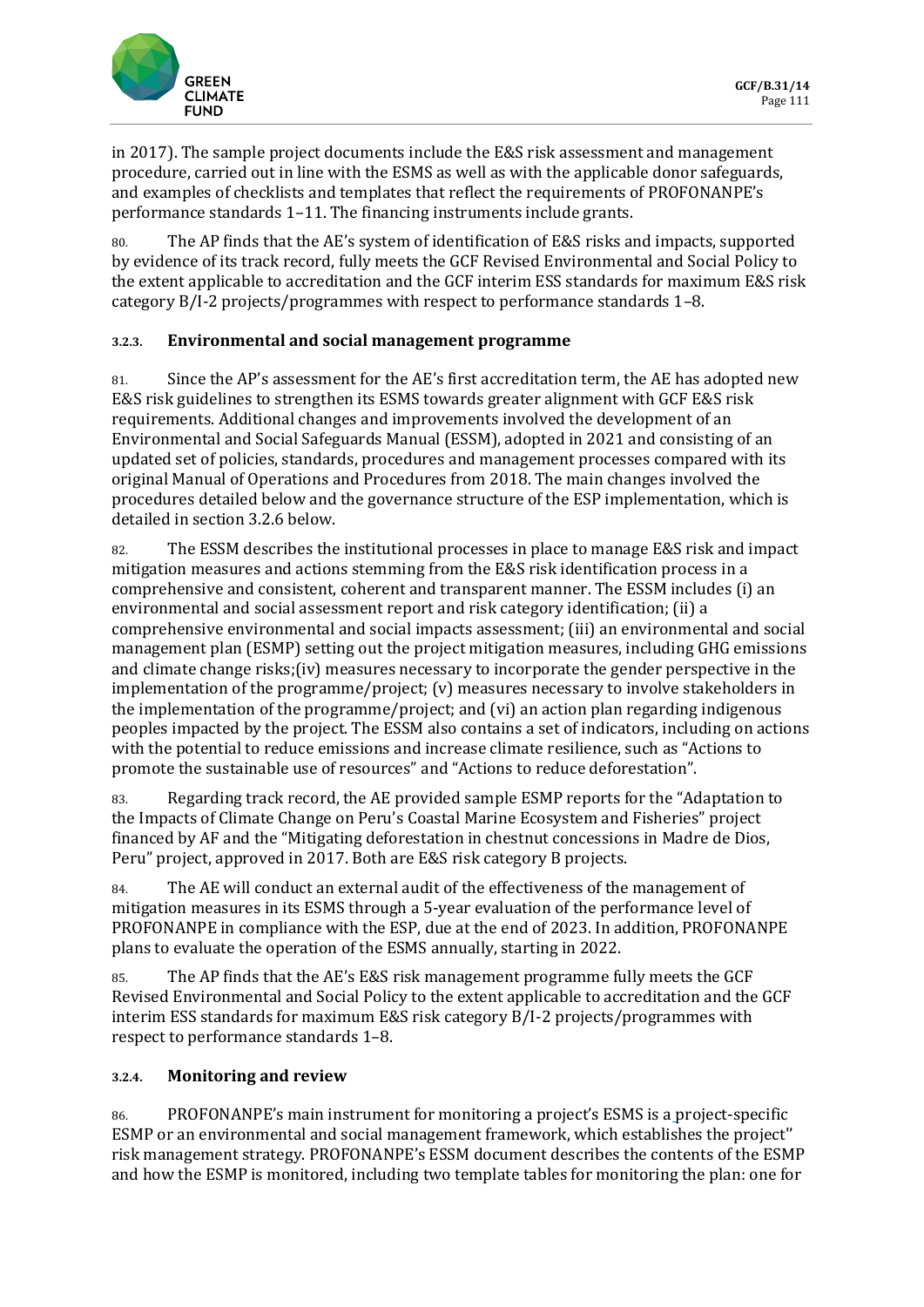

tracking the implementation of the mitigation measures; and another with the protocol for monitoring and evaluation of the effectiveness of the plan (including indicators).

87. PROFONANPE provided evidence on its track record: two sample E&S risk monitoring reports and two samples of independent evaluation reports for category B projects comprising ecosystem conservation, climate change adaptation and reduction of deforestation.

88. The AP finds that the AE's system of E&S risk-related monitoring and review, supported by evidence of its track record, fully meets the GCF Revised Environmental and Social Policy to the extent applicable to accreditation and the GCF interim ESS standards for maximum E&S risk category B/I-2 projects/programmes with respect to performance standards 1–8.

#### **3.2.5. External communications, consultations, information disclosure and grievance redress mechanism at the institutional level**

89. PROFONANPEs ESSM includes a guideline for E&S risk information disclosure that the AP finds consistent with the GCF Information Disclosure Policy regarding E&S risk information disclosure requirements for a maximum E&S risk category B/I-2 projects/programmes. In addition, the AE has a website for overarching external communications through which it shares information on projects and receives E&S risk-related information requests and complaints for projects/programmes that it manages and finances. Regarding public consultation, the ESP contains specific provisions on "Stakeholder's involvement and participation", and the ESSM contains specific indications on the inclusion of local populations in the decision-making process throughout the programme/project cycle, which includes the design, implementation and monitoring stage.

90. Regarding the AE's track record on implementing its disclosure policy for projects financed by the GCF, PROFONANPE has not yet submitted a funding proposal categorized as E&S risk category B/I-2 to GCF. Nevertheless, the ESMP, the Environmental and Social Analysis of Bio-businesses, the Complaint and Grievance Procedure Manual, and the stakeholders' involvement plan of the only project currently financed by GCF (FP001) are publicly available on the PROFONANPE website.<sup>11</sup>

91. Since the AP's assessment for the AE's first accreditation term, the AE has adopted new E&S risk guidelines to strengthen its grievance redress mechanism (GRM) process, procedures and competencies towards greater alignment with GCF E&S risk requirements. Additional changes and improvements involved the development of the Complaint and Grievance Procedure Manual, containing information such as the avenues/channels of communication and the internal procedures and competencies to screen, assess and, as needed, address E&S riskrelated issues raised through a complaint tracking matrix. Changes further involved the establishment of the PROFONANPE ESMS GRM – referred to as "PROFONANPE cares" – which can be accessed online, in person at the documents filing desk or during field visits to the territories where the interventions are implemented.

92. The procedure for the resolution of complaints and grievances is managed by the Compliance and Integrity Office, a control unit that is supervised by the Board of Directors. The compliance and integrity officer is in charge of ensuring compliance with the process for handling complaints and grievances. The resumé of the Compliance Official was made available by the AE. Currently, an online form and a relevant mailing address for complaints are easily accessible on the PROFONANPE website.

93. At the project level, the AE has published the operational procedures of the project-level grievance mechanism, describing with great detail the complaints handling process, indicating time frames for each process and indicating the teams involved in receiving and handling

<sup>11</sup> See [<https://profonanpe.org.pe/proyectos/construyendo-resiliencia-en-los-humedales-de-laprovincia-datem-del](https://profonanpe.org.pe/proyectos/construyendo-resiliencia-en-los-humedales-de-laprovincia-datem-del-maranon-peru/)[maranon-peru/>](https://profonanpe.org.pe/proyectos/construyendo-resiliencia-en-los-humedales-de-laprovincia-datem-del-maranon-peru/).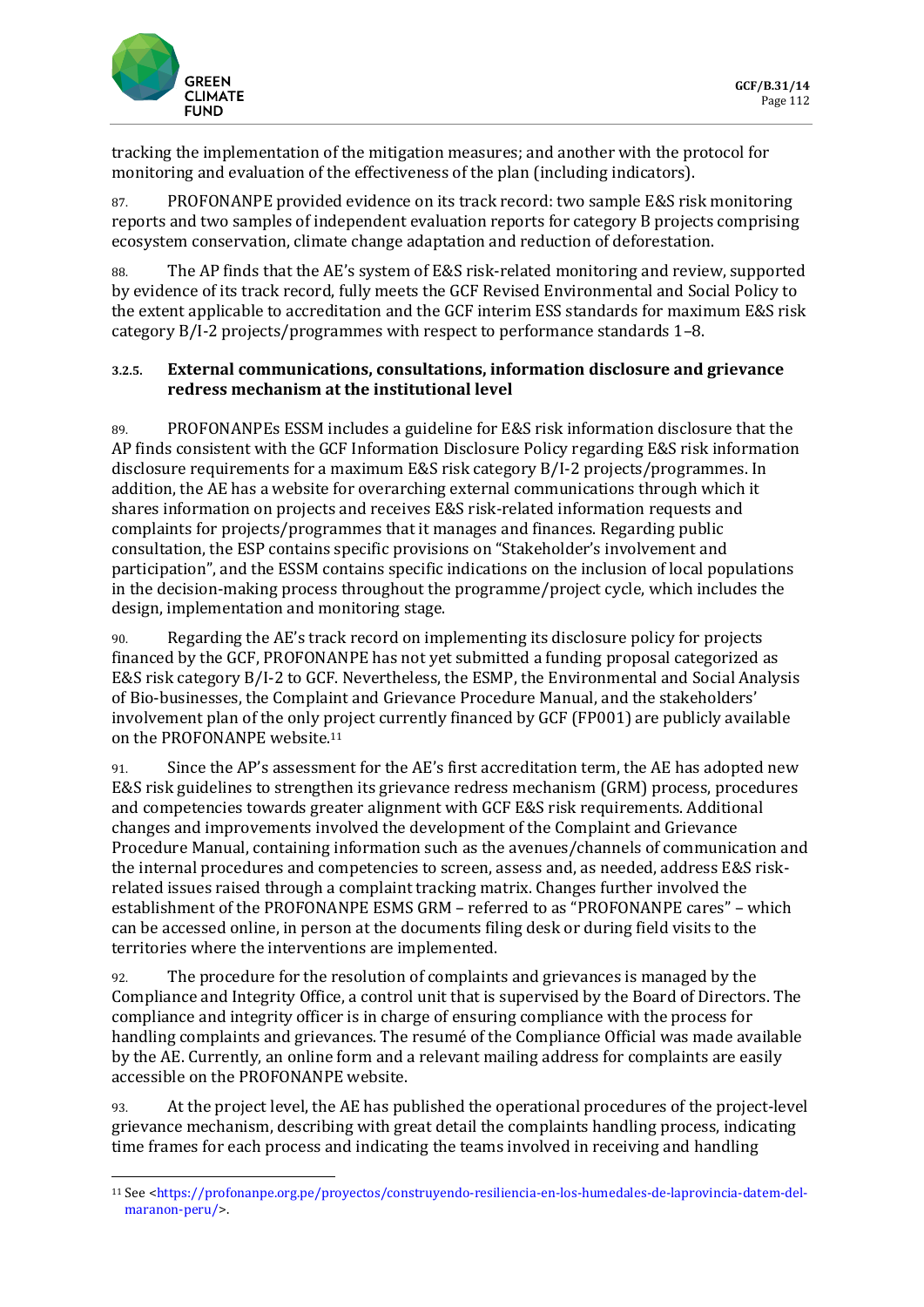

complaints. According to this document, the project-level grievance mechanism will receive grievances in the complainants' native language and provide interpretation when necessary. Additionally, the procedures state that the project-level grievance mechanism was designed through a participatory process involving various relevant stakeholders.

94. Regarding GCF-funded projects, currently PROFONANPE only has FP001. As stated in the project's GRM procedures, it is the project implementation team located in San Lorenzo and the strategic direction based at the AE's headquarters in Lima that receive and handle complaints. However, the AP notes that the GRM should be managed with independence from the organization's management, in order to secure the legitimacy and effectiveness of the GRM. Additionally, according to the APR 2020 for FP001, the project-level GRM was not yet operational in 2020. Considering that the project entered the implementation phase in 2017 and that 68 per cent of the GCF funding has been disbursed as at 31 December 2021, it is concerning that the project has lacked a project-level grievance mechanism.

95. A sample document on the project-level GRM was provided, consisting of a logbook of cases received and respective response measures taken in the past three years for projects Castañas and Humedales, which are not GCF-funded. To date, the AE received and managed 12 queries, 29 grievances and two suggestions relating to the aforementioned projects. However, the AE has not made these or other complaints registered publicly available.

96. The AP finds that the AE's system of external communications, consultations, information disclosure and its GRM, supported by evidence of its track record, partially meet the GCF Revised Environmental and Social Policy to the extent applicable to accreditation, the GCF interim ESS standards and the GCF Information Disclosure Policy regarding E&S risk information disclosure requirements for the maximum E&S risk category B/I-2 projects/programmes with respect to performance standards 1–8. The relevant gaps identified in paragraphs 94 and 95 are reflected by the corresponding conditions for re-accreditation in section 4.2.

#### **3.2.6. Organizational capacity and competency**

97. PROFONANPE has provided an organizational chart that describes the roles, responsibilities, reporting lines and authority of its experts, including their competencies in implementing the ESMS. The project-related environmental and social functions, including compliance and operation of the ESMS and the indigenous peoples and native peoples policy, are the responsibility of the OID, created in 2020. In addition, the AE provided a list of personnel with qualifications to manage environmental and social issues, including the environmental specialist, the social specialist and the policy specialist. Project oversight and supervision are assumed by the Head of the OID, which supervises the work of the environmental, social and policy specialists.

98. The AE also provided evidence that ESMS training for PROFONANPE's Directors and general staff and an in-depth course for project staff were organized online (due to COVID-19) in 2021.

99. The AP finds that the AE's organizational capacity and competency to implement the ESMS, supported by evidence of its track record, fully meet the GCF Revised Environmental and Social Policy to the extent applicable to accreditation and the GCF interim ESS standards for maximum E&S risk category B/I-2 projects/programmes with respect to performance standards 1–8.

### 3.3 Gender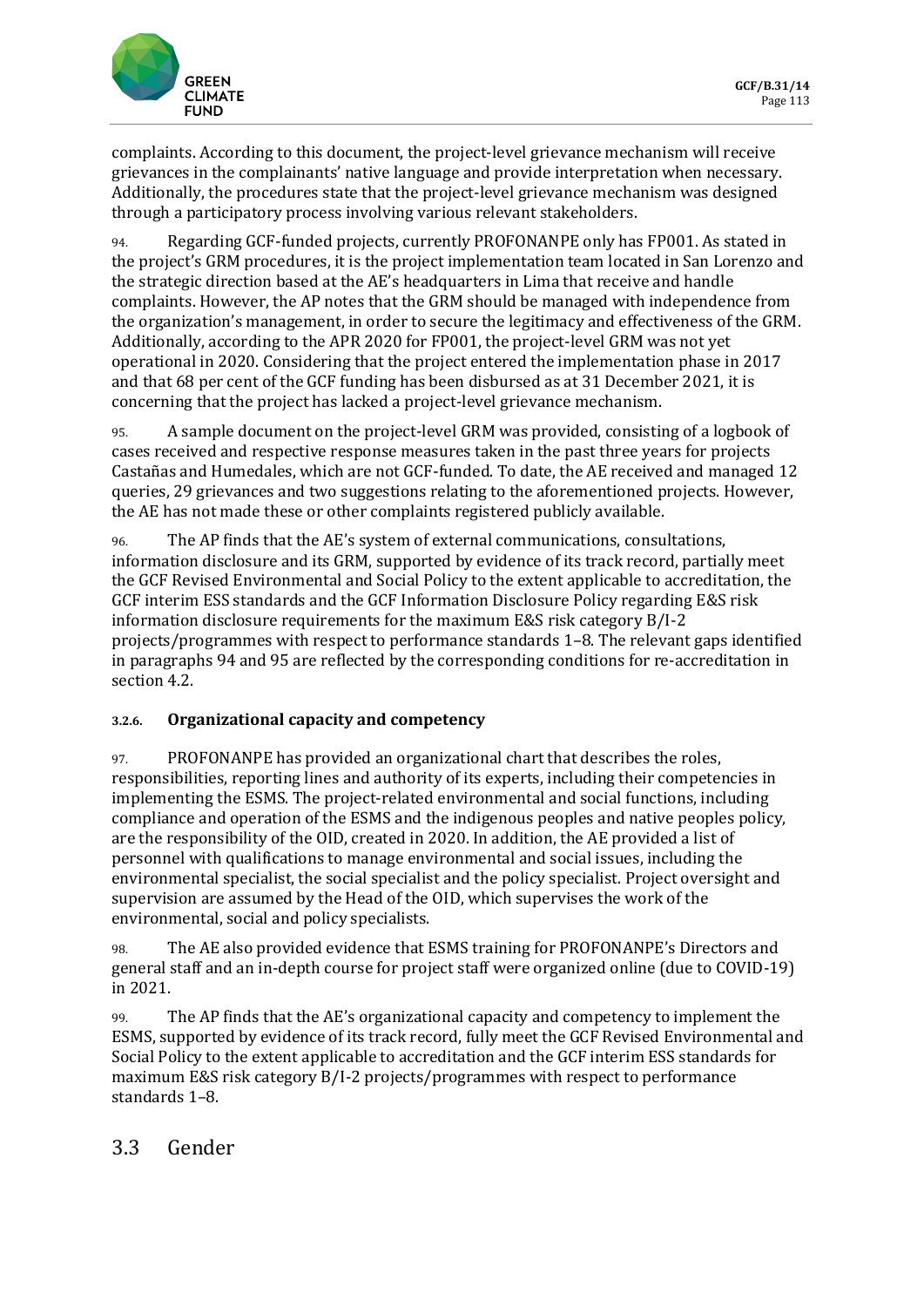

100. An institutional gender policy (IGP) was approved in June 2021 by the AE's executive management. The IGP includes the institutional commitment on promoting equality between women and men in the exercise of their rights and development opportunities and puts into place principles and requirements for embedding a gender-responsive approach into projects/programmes. The IGP further institutionalizes the mainstreaming of the gender approach at the institutional level and of the programmes and projects, which was already considered in PROFONANPE's ESP approved in 2017. Also, the IGP is reinforced by the updated ESSM, because it includes gender safeguards to be applied at the programme/project level in the diagnostic phase, in the identification, analysis and definition of risks and impacts, and during the elaboration of the ESMP. Furthermore, the IGP is complemented by an equity, diversity and inclusion policy, approved in December 2020, with guidelines on equal opportunities and non-discriminatory, fair and impartial treatment of people within the organization and in the territories where its interventions are implemented.

101. At the institutional level, PROFONANPE has adopted gender-sensitive and responsive procedures, tools, guidance and checklists to implement its gender policy that the AP finds are in line with the GCF Updated Gender Policy, including the joint implementation of E&S risk and gender policies that promote stakeholder engagement while fostering gender equality. As an example, PROFONANPE's Complaint and Grievance Manual includes in its typology of complaints those related to participation and gender, and also considers elements of gender diversity.

102. The IGP will be jointly implemented by the diversity team (responsible for developing the gender action plan), together with the OID, responsible for ESP implementation and monitoring. The AE's diversity team was created on 13 April 2021, consisting of seven staff from different departments. This team will submit biannual reports to the OID to document the implementation of the institutional policies associated with diversity, equality and inclusion. As well as overseeing the implementation of the IGP, the OID is also responsible for hiring an independent external evaluator to assess the overall compliance to the ESP every five years.

103. Regarding capacity, PROFONANPE provided the resumés of staff involved in the implementation of the gender policy, including the OID social specialist and personnel at the project level.

104. Regarding track record, the AE provided a sample of two project examples for category B/I-2, and one example for category C/I-3 regarding E&S safeguards assessment that integrates a gender perspective in projects involving climate change adaptation in wetlands; ecosystem conservation in natural protected areas; and climate change adaptation in coastal marine ecosystem and fisheries. The AE also provided a sample of three project/programmelevel gender assessments and gender action plans for these projects, and updates to the programme/project gender baseline, indicators, targets, gender assessment and gender action plan, during implementation for two of them. FP001 has had an acceptable performance in relation to gender aspects, as evidenced in the AE's promotion of women's participation in the Directive Boards of the associations involved in the project and support to a few associations that are led by women. However, as the project aims to promote so-called bio-businesses, so far these have disproportionately less participation by women. To improve this, the AE has identified the need to actively promote female leadership in community affairs, the development of bio-enterprises aimed at women, and further inclusion in activities.

105. Regarding knowledge generation, the AE provided information on gender-relevant knowledge products developed in the context of two projects – one on climate change adaptation in wetlands and another on Brazil nuts harvesting – which have been disseminated widely, including a video, a study report and social media posts.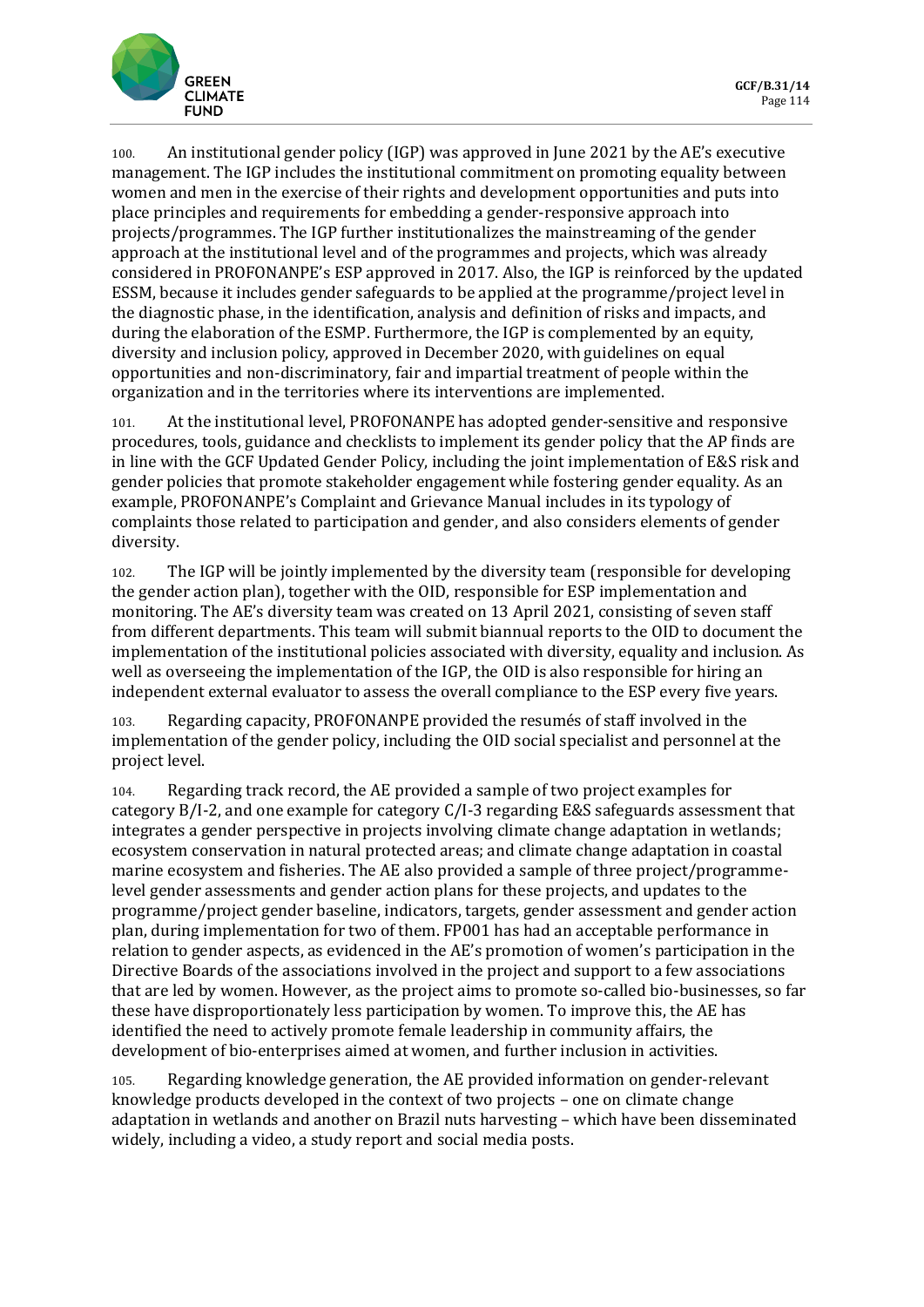

106. The AP finds that the AE's gender policy, procedures, capacities and competencies, supported by evidence of its track record, fully meet the updated GCF Gender Policy to the extent applicable to accreditation.

# **IV. Conclusions and recommendation**

## 4.1 Conclusions

107. Following its assessment, the Secretariat concludes the following in relation to the application with respect to the potential to continue in the role of an AE and to support the mandate and objectives of GCF: the AE can continue to contribute to GCF in implementing its Updated Strategic Plan for 2020–2023 with respect to:

- (a) Alignment of the AE's GCF portfolio and pipeline with the climate-related national priorities identified in Peru's GCF country programme;
- (b) Enabling country ownership through the AE's ability to channel GCF funding under the national direct access modality;
- $(c)$  Contribution to the adaptation and mitigation balance in the GCF portfolio because the AE has the ability to implement adaptation projects; and
- (d) Supporting diversity in GCF results areas such as health and food and water security, forestry and land use, ecosystems and ecosystems services, and livelihoods of people and communities.

108. Following its assessment, the AP concludes the following in relation to the application with respect to the AE's ability to meet the GCF accreditation standards for which it is seeking re-accreditation and an upgrade in accreditation scope:

- (a) The AE partially meets the requirements of the GCF basic fiduciary standards on key administrative and financial capacities, and on transparency and accountability; and to the extent applicable to accreditation, the GCF Policy on the Protection of Whistleblowers and Witnesses, the GCF Policy on Prohibited Practices, and the GCF AML/CFT Policy. Relevant gaps are identified in paragraphs 46, 47, 52 and 58 above and refer to TORs and operations of the internal audit function, code of ethics implementation, and aspects of investigations procedures. Said gaps are addressed by corresponding conditions in section 4.2 below;
- (b) The AE fully meets specialized fiduciary standards for project management, and the specialized fiduciary standards for grant award and/or funding allocation mechanisms (subject to meeting conditions recommended by the AP and approved by the Board for the first accreditation term);
- (c) The AE partially meets the GCF Revised Environmental and Social Policy to the extent applicable to accreditation, GCF interim ESS standards and the GCF Information Disclosure Policy on disclosure of E&S risk information in relation to the medium E&S risk (category B/I-2). The gaps relate to providing evidence of a fully independent GRM at the institutional level, and maintaining and routinely updating a public record of all grievances and complaints handled by the GRM for GCF-funded projects/programmes. The gaps are identified in paragraphs 94 and 95 and are addressed by corresponding conditions in section 4.2 below; and
- (d) The AE has demonstrated that it has a policy, procedures and competencies in order to implement its gender policy, which is found to be consistent with the updated GCF Gender Policy to the extent applicable to accreditation, and has demonstrated that it has experience in gender consideration in the context of climate change.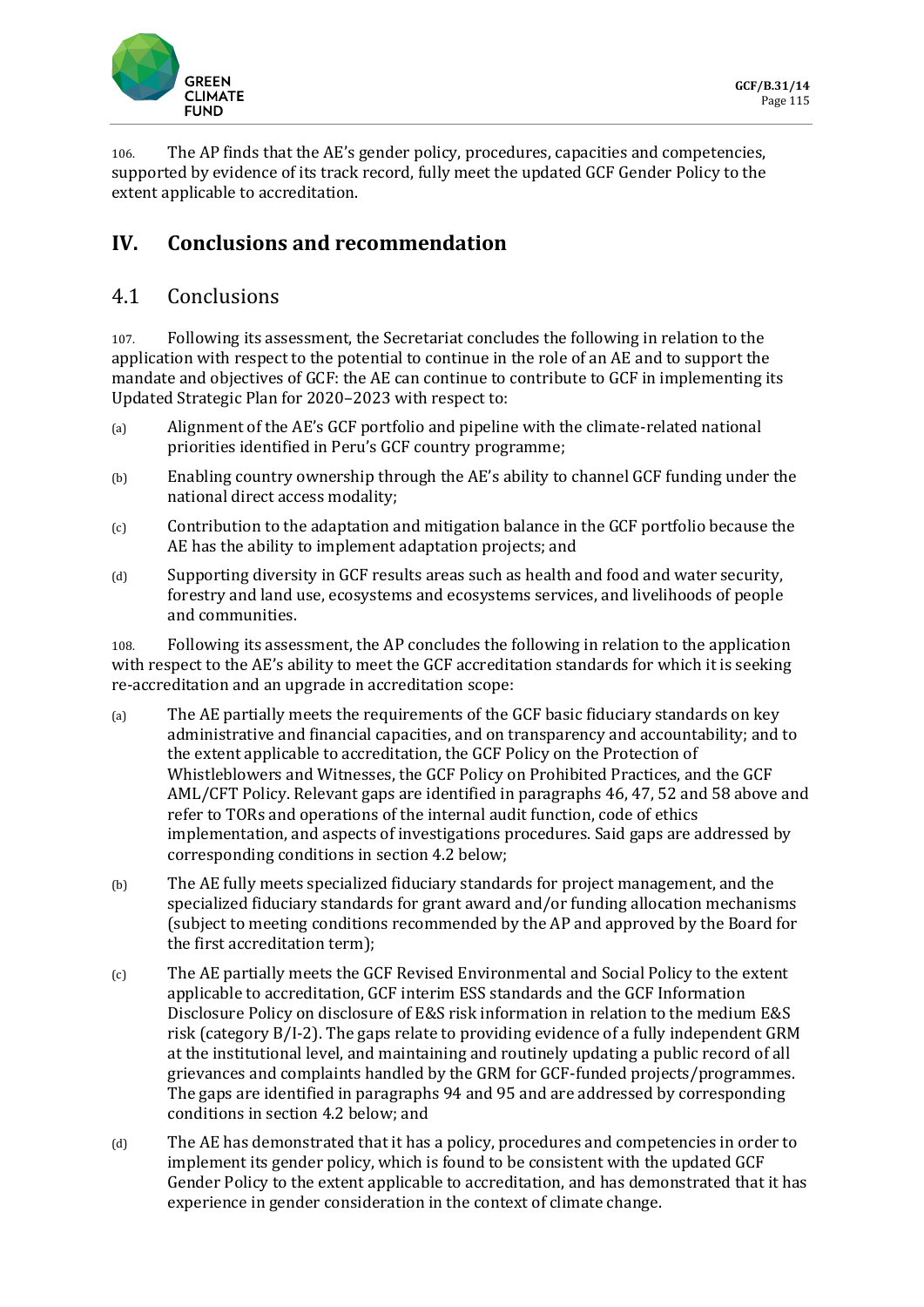

### 4.2 Recommendation on re-accreditation

109. The AP recommends, for consideration by the Board, PROFONANPE for re-accreditation for its second term as follows:

- (a) **Accreditation type**:
	- (i) **Maximum size of an individual project or activity within a programme**: micro;

#### (ii) **Fiduciary functions**:

- (1) Basic fiduciary standards;
- (2) Specialized fiduciary standard for project management;
- (3) Specialized fiduciary standard for grant award and/or funding allocation mechanisms; and
- (iii) **Maximum environmental and social risk category:** medium risk (category B/I-2) (including lower risk (category C/intermediation 3 (I-3)12)); and
- (b) **Conditions:** the AE will be required to submit to the AP, through the Secretariat, information on how it has complied with the conditions. The AP will thereafter assess whether the conditions have been met. This assessment will be communicated by the Secretariat, on behalf of the AP, to the Board for information purposes:
	- (i) Conditions to be met by the AE prior to the effectiveness of the amended and restated AMA during stage III of the re-accreditation process:
		- (1) Delivery to the GCF of evidence confirming board approval of the AE's Charter or TOR of the Integrity and Compliance Office and a risk-based internal audit plan for 2022; and
		- (2) Delivery to the GCF of evidence of the establishment of a fully independent project-level grievance redress mechanism which shall include:
			- a. The designation by the AE of an individual to serve as the GRM Focal Point separate from the AE's Focal Point for GCF or other personnel handling project design and implementation;
			- b. The public disclosure of the details of the relevant mandate/policies of the GRM, and the personnel operating the GRM; and
			- c. The decision-making processes and procedures that will govern the handling of complaints; and
	- (ii) Condition to be met by the AE not later than 24 months after the Board decision on re-accreditation:
		- (1) Delivery to the GCF of:
			- **a.** (i) The approved minutes of one meeting of the Ethics Committee, and (ii) one annual activity report prepared by the Ethics Committee for the President of the AE's General Assembly; and

<sup>12</sup> As per the GCF Revised Environmental and Social Policy adopted in decision B.BM-2021/18, category C is defined as "Activities with minimal or no adverse environmental and/or social risks and/or impacts," and intermediation 3 is defined as "When an intermediary's existing or proposed portfolio includes financial exposure to activities that predominantly have minimal or negligible adverse environmental and/or social impacts."